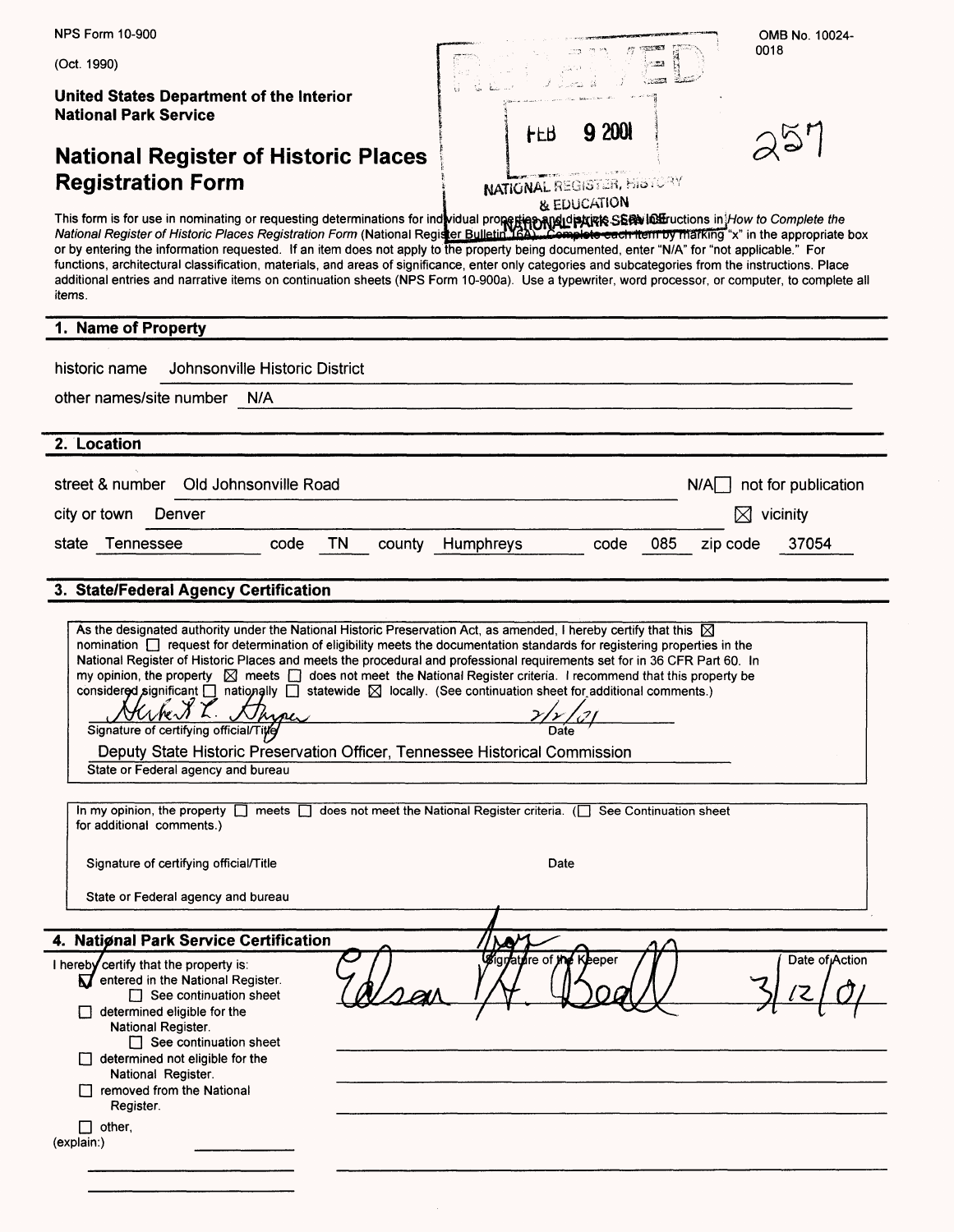Name of Property

| 5. Classification                                                                                                  |                                                     |                                                                                                                  |                 |            |  |  |
|--------------------------------------------------------------------------------------------------------------------|-----------------------------------------------------|------------------------------------------------------------------------------------------------------------------|-----------------|------------|--|--|
| <b>Ownership of Property</b><br>(Check as many boxes as<br>apply)                                                  | <b>Category of Property</b><br>(Check only one box) | <b>Number of Resources within Property</b><br>(Do not include previously listed resources in count.)             |                 |            |  |  |
| private<br>public-local                                                                                            | building(s)<br>district                             | Contributing                                                                                                     | Noncontributing |            |  |  |
| public-State<br>⋈                                                                                                  | site                                                |                                                                                                                  | -1-             | buildings  |  |  |
| public-Federal                                                                                                     | structure                                           | $-1-$                                                                                                            | $-2-$           | sites      |  |  |
|                                                                                                                    | object                                              | $-3-$                                                                                                            | $-1-$           | structures |  |  |
|                                                                                                                    |                                                     |                                                                                                                  |                 | objects    |  |  |
| Name of related multiple property listing<br>(Enter "N/A" if property is not part of a multiple property listing.) |                                                     | $-4-$<br>Total<br>$-4-$<br><b>Number of Contributing resources previously listed</b><br>in the National Register |                 |            |  |  |
| Historic and Historic Archaeological Resources of the<br>American Civil War in Tennessee MPS                       |                                                     | 0                                                                                                                |                 |            |  |  |
| 6. Function or Use                                                                                                 |                                                     |                                                                                                                  |                 |            |  |  |
| <b>Historic Functions</b><br>(Enter categories from instructions)                                                  |                                                     | <b>Current Functions</b><br>(Enter categories from instructions)                                                 |                 |            |  |  |
| DEFENSE: fortification                                                                                             |                                                     | <b>RECREATION AND CULTURE: museum</b>                                                                            |                 |            |  |  |
|                                                                                                                    |                                                     | RECREATION AND CULTURE: outdoor recreation                                                                       |                 |            |  |  |
|                                                                                                                    |                                                     |                                                                                                                  |                 |            |  |  |
|                                                                                                                    |                                                     |                                                                                                                  |                 |            |  |  |
| 7. Description                                                                                                     |                                                     |                                                                                                                  |                 |            |  |  |
| <b>Architectural Classification</b><br>(Enter categories from instructions)                                        |                                                     | <b>Materials</b><br>(Enter categories from instructions)                                                         |                 |            |  |  |
| N/A                                                                                                                |                                                     | foundation N/A                                                                                                   |                 |            |  |  |
|                                                                                                                    |                                                     | walls<br>N/A                                                                                                     |                 |            |  |  |
|                                                                                                                    |                                                     | N/A<br>roof                                                                                                      |                 |            |  |  |
|                                                                                                                    |                                                     | N/A<br>other                                                                                                     |                 |            |  |  |

#### **Narrative Description**

(Describe the historic and current condition of the property on one or more continuation sheets.)

See continuation sheets.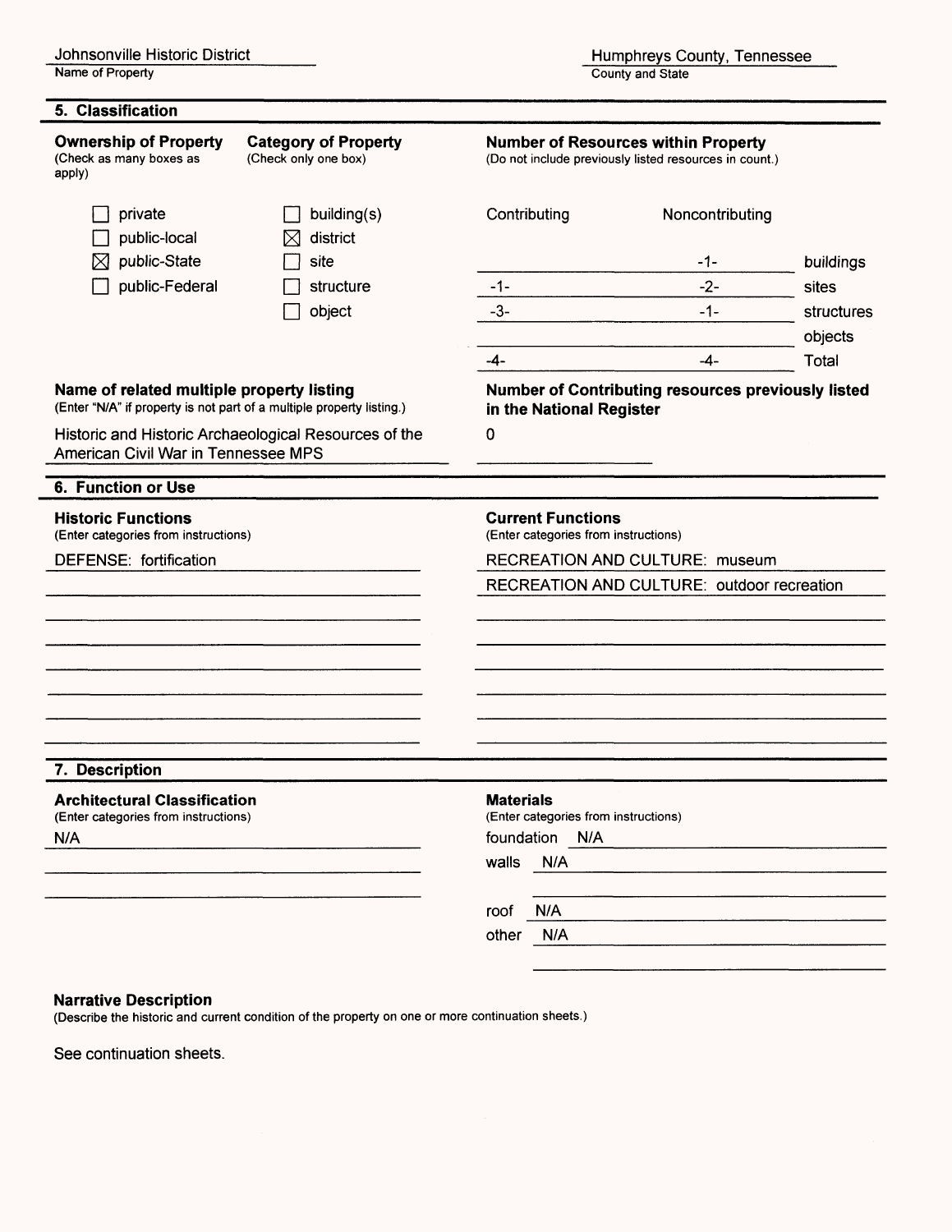County and State

| 8. Statement of Significance                                                                                                                                                                                                                                                                |                                                                                                                                                                                                       |  |  |  |  |  |
|---------------------------------------------------------------------------------------------------------------------------------------------------------------------------------------------------------------------------------------------------------------------------------------------|-------------------------------------------------------------------------------------------------------------------------------------------------------------------------------------------------------|--|--|--|--|--|
| <b>Applicable National Register Criteria</b><br>(Mark "x" in one or more boxes for the criteria qualifying the property<br>for National Register listing.)                                                                                                                                  | <b>Areas of Significance</b><br>(Enter categories from instructions)                                                                                                                                  |  |  |  |  |  |
| $\boxtimes$ A Property is associated with events that have made<br>a significant contribution to the broad patterns of<br>our history.                                                                                                                                                      | <b>MILITARY</b><br><b>ETHNIC HERITAGE: African American</b>                                                                                                                                           |  |  |  |  |  |
| <b>B</b> Property is associated with the lives of persons<br>significant in our past.                                                                                                                                                                                                       |                                                                                                                                                                                                       |  |  |  |  |  |
| C Property embodies the distinctive characteristics<br>of a type, period, or method of construction or<br>represents the work of a master, or possesses<br>high artistic values, or represents a significant and<br>distinguishable entity whose components lack<br>individual distinction. | <b>Period of Significance</b><br>1863-1865                                                                                                                                                            |  |  |  |  |  |
| D Property has yielded, or is likely to yield,<br>information important in prehistory or history.                                                                                                                                                                                           |                                                                                                                                                                                                       |  |  |  |  |  |
| <b>Criteria Considerations</b><br>(Mark "x" in all the boxes that apply.)<br><b>NA</b>                                                                                                                                                                                                      | <b>Significant Dates</b><br>1863-64                                                                                                                                                                   |  |  |  |  |  |
| Property is:<br>$\Box$ A owned by a religious institution or used for<br>religious purposes.                                                                                                                                                                                                |                                                                                                                                                                                                       |  |  |  |  |  |
| <b>B</b> removed from its original location.                                                                                                                                                                                                                                                | <b>Significant Person</b><br>(Complete if Criterion B is marked)<br>N/A                                                                                                                               |  |  |  |  |  |
| C moved from its original location.                                                                                                                                                                                                                                                         |                                                                                                                                                                                                       |  |  |  |  |  |
| D a cemetery.                                                                                                                                                                                                                                                                               | <b>Cultural Affiliation</b><br><b>NA</b>                                                                                                                                                              |  |  |  |  |  |
| E a reconstructed building, object, or structure.                                                                                                                                                                                                                                           |                                                                                                                                                                                                       |  |  |  |  |  |
| F a commemorative property                                                                                                                                                                                                                                                                  | Architect/Builder                                                                                                                                                                                     |  |  |  |  |  |
| G less than 50 years of age or achieved significance<br>within the past 50 years.                                                                                                                                                                                                           | Unknown/ U. S. Army                                                                                                                                                                                   |  |  |  |  |  |
| <b>Narrative Statement of Significance</b><br>(Explain the significance of the property on one or more continuation sheets.)                                                                                                                                                                |                                                                                                                                                                                                       |  |  |  |  |  |
| 9. Major Bibliographical References                                                                                                                                                                                                                                                         |                                                                                                                                                                                                       |  |  |  |  |  |
| <b>Bibliography</b><br>(Cite the books, articles, and other sources used in preparing this form on one or more continuation sheets.)                                                                                                                                                        |                                                                                                                                                                                                       |  |  |  |  |  |
| <b>Previous documentation on file (NPS):</b><br>N/A<br>preliminary determination of individual listing (36<br>CFR 67) has been requested<br>previously listed in the National Register<br>Previously determined eligible by the National<br>Register<br>tional Uistaria Landmark            | Primary location of additional data:<br><b>State Historic Preservation Office</b><br><b>Other State Agency</b><br><b>Federal Agency</b><br><b>Local Government</b><br>University<br>Q <sub>thor</sub> |  |  |  |  |  |

 $\Box$  designated a National Historic Landmark O recorded by Historic American Buildings Survey

# \_\_\_\_\_\_\_\_\_\_\_\_\_\_ **Q recorded by Historic American Engineering** Record #

- $\Box$  Other
- Name of repository:
- TN State Parks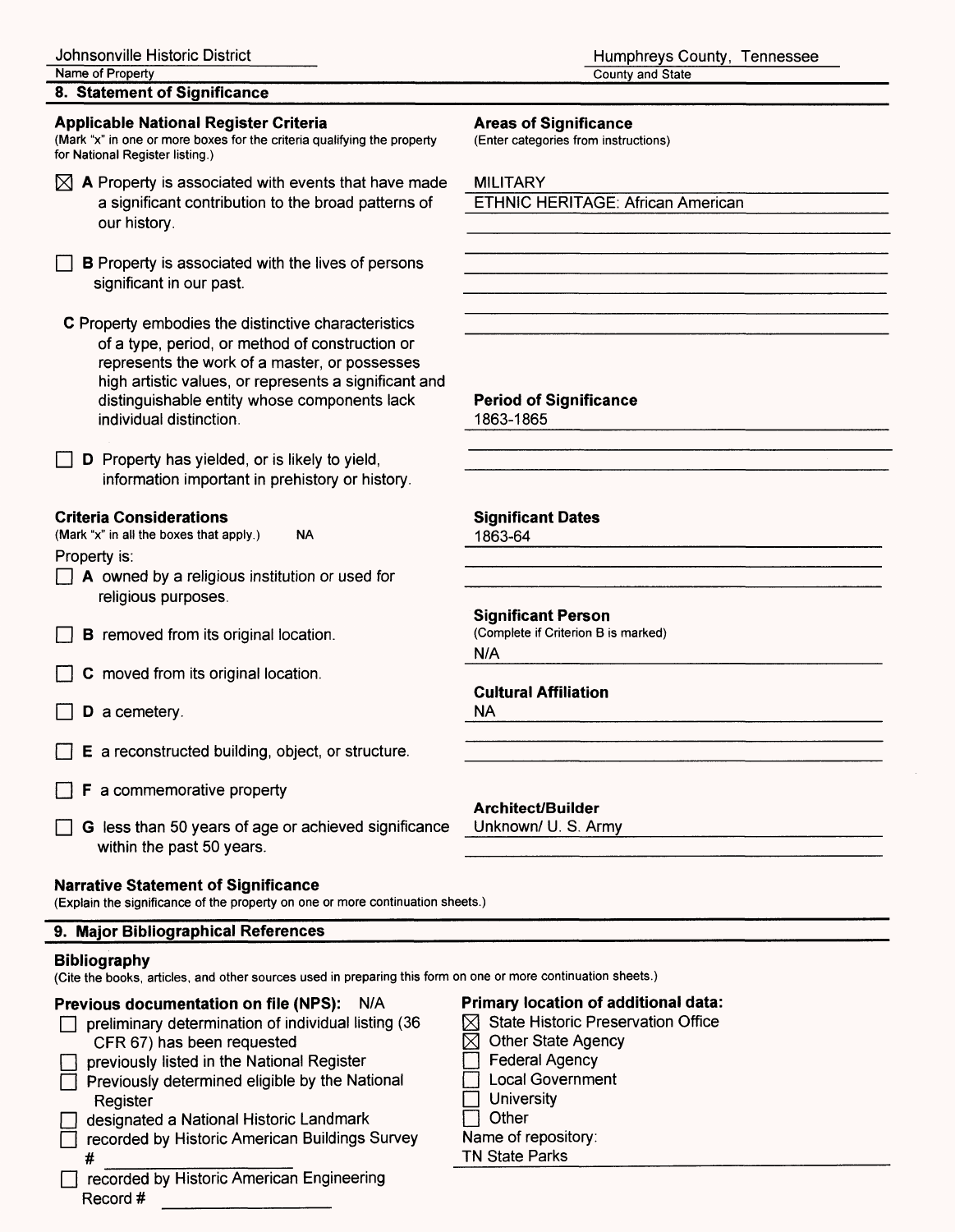Name of Property **County and State** 

Johnsonville Historic District **Humphreys County, Tennessee** 

Johnsonville, TN, 30 SW

#### 10. Geographical Data

#### Acreage of Property Approx. 55 acres

#### UTM References

(Place additional UTM references on a continuation sheet.)

|                 | 16   | 412360  | 3990960  | 16   | 411620                 | 3990460         |
|-----------------|------|---------|----------|------|------------------------|-----------------|
|                 | Zone | Easting | Northing | Zone | Easting                | <b>Northing</b> |
| $\sqrt{2}$<br>▴ | 16   | 411610  | 3990830  | 16   | 412780                 | 3990500         |
|                 |      |         |          |      | See continuation sheet |                 |

#### **Verbal Boundary Description**

(Describe the boundaries of the property on a continuation sheet.)

#### **Boundary Justification**

(Explain why the boundaries were selected on a continuation sheet.)

#### **11. Form Prepared By**

| Shayla Allison, Traci Nichols, Chris Armstrong, Sean Reines, Carroll Van West<br>name/title |                                          |                    |                  |  |  |  |
|---------------------------------------------------------------------------------------------|------------------------------------------|--------------------|------------------|--|--|--|
| organization Center for Historic Preservation<br>November 17, 2000<br>date                  |                                          |                    |                  |  |  |  |
| street & number                                                                             | Middle Tennessee State University-Box 80 | telephone          | 615-898-2947     |  |  |  |
| city or town                                                                                | Murfreesboro                             | <b>TN</b><br>state | $zip code$ 37132 |  |  |  |

#### **Additional Documentation**

Submit the following items with the completed form:

#### **Continuation Sheets**

#### **Maps**

**A USGS map** (7.5 or 15 minute series) indicating the property's location

**A Sketch map** for historic districts and properties having large acreage or numerous resources.

#### **Photographs**

Representative **black and white photographs** of the property.

#### **Additional items**

(Check with the SHPO or FPO for any additional items.)

#### **Property Owner\_\_\_\_\_\_\_\_\_\_\_**

(Complete this item at the request of SHPO or FPO.)

| name         |           | Tennessee State Parks, c/o Milton Hamilton, Jr., Commissioner, Dept. of Environment & Conservation |       |    |                    |                |
|--------------|-----------|----------------------------------------------------------------------------------------------------|-------|----|--------------------|----------------|
|              |           | street & number L & C Tower 21 <sup>st</sup> floor                                                 |       |    | telephone 532-0001 |                |
| city or town | Nashville |                                                                                                    | state | ΤN |                    | zip code 37243 |

**Paperwork Reduction Act Statement:** This information is being collected for applications to the National Register of Historic Places to nominate properties for listing or determine eligibility for listing, to list properties, and to amend existing listing. Response to this request is required to obtain a benefit in accordance with the National Historic Preservation Act, as amended (16 U.S.C. 470 et seq.)

**Estimated Burden Statement:** Public reporting burden for this form is estimated to average 18.1 hours per response including time for reviewing instructions, gathering and maintaining data, and completing and reviewing the form. Direct comments regarding this burden estimate or any aspect of this form to the Chief, Administrative Services Division, National Park Service, P. O. Box 37127, Washington, DC 20013-7127; and the Office of Management and Budget, Paperwork Reductions Projects (1024-0018), Washington, DC 20303.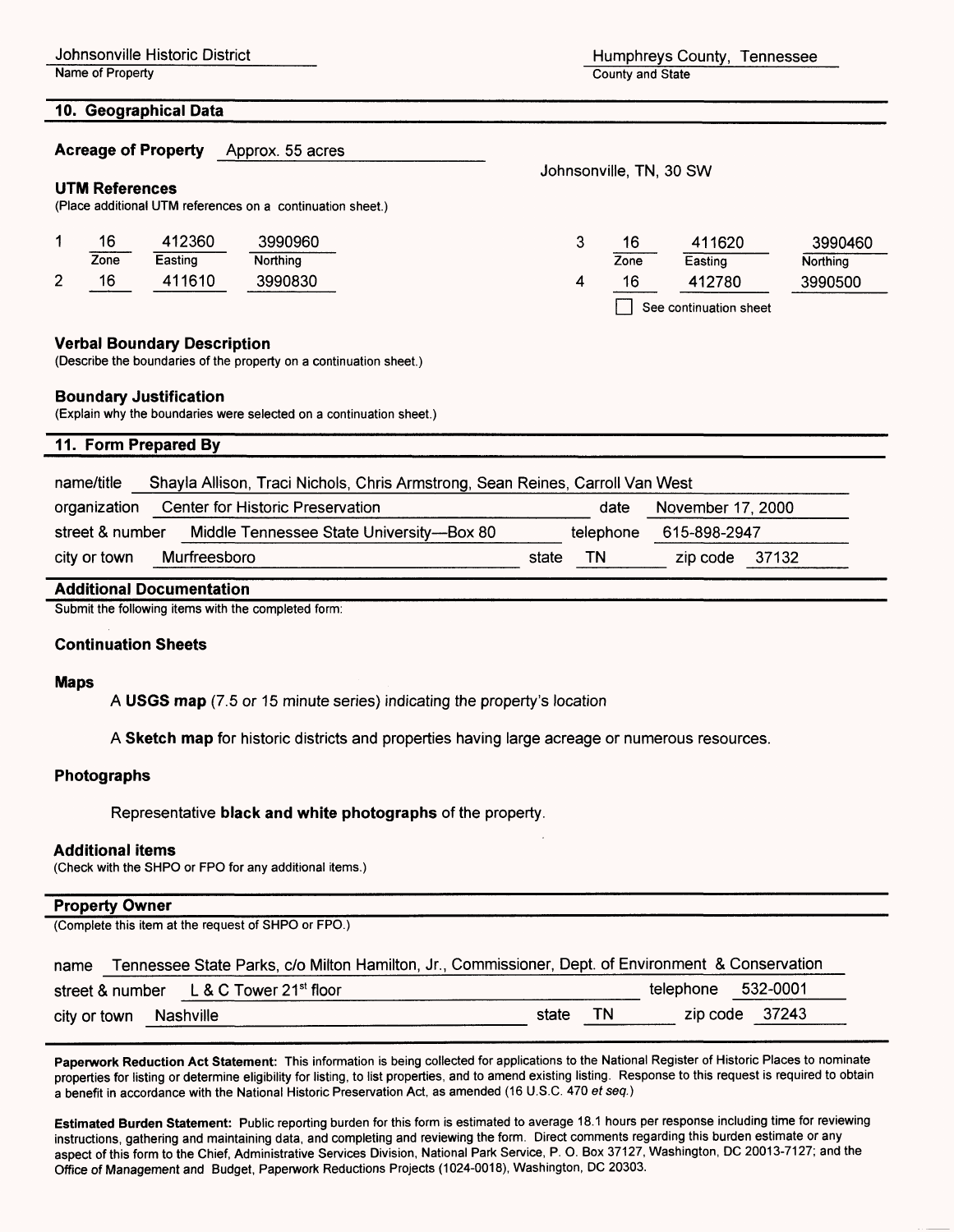# **National Register of Historic Places Continuation Sheet**

Section number 7 Page 1 Tennessee

Johnsonville Historic District, Humphreys County,

### **DESCRIPTION**

In 1969, the State of Tennessee acquired approximately 300 acres from the Tennessee Valley Authority (TVA) and created the Johnsonville State Historic Area, which opened in 1971. The historic area is on a tract of land lying in the Second Civil District of Humphreys County, Tennessee, on the southeast side of Kentucky Lake (the dammed Tennessee River), approximately one-half mile southwest of the mouth of the Trace Creek embayment. The park is located in a rural area, and large timber tracts predominate the landscape preserving the integrity of the significant cultural resources. The park's land is concentrated along a narrow ridgeline with steep descending slopes. Kentucky Lake, created by TVA in the early 1940s, defines the western boundary of the park; Trace Creek, whose waters rose with the creation of the TVA reservoir, defines the northern boundary of the park. Unfortunately, waters from the TVA project covered the original town site of Johnsonville, and led to the relocation of two white cemeteries to higher ground within the current park boundaries. The reservoir waters, however, did not impact the Civil War-era fortifications associated with Fort Johnson, since these were located on higher ground to give the troops a better visual overview and defensive setting to protect the Federal base at Johnsonville. The nominated property, therefore, consists of the Upper Redoubt, the Lower Redoubt, the Upper rifle pits, and the horse corral of Fort Johnson. The associated sites are connected by a historic foot trail that was initially developed during the Civil War, then cleared in circa 1960, and then improved by state park personnel in 1971. This roughly rectangular-shaped district ascends up the eastern ridge, from its lowest point of the Lower Redoubt, at the park's visitor's center, to the park's highest point at the Upper Redoubt.

1. Lower Redoubt, Fort Johnson (1863-1864)

Fort Johnson, a military occupation site and fortification constructed between 1863 and 1864, contained two redoubts overlooking the tracks of the Nashville and Northwestern Railroad and the Tennessee River. The Lower Redoubt is an irregular shaped work with one projection or bastion. (A redoubt is an earthwork that is enclosed on all sides. It may be square, polygonal, or circular.) It was built between 1863-1864 by troops of the 12<sup>th</sup> and 13<sup>th</sup> United States Colored Troops and contraband labor. It measures approximately 210 feet by 100 feet. The redoubt conforms to the contour or topography of its hillside location. As pointed out by the Tennessee Historical Commission in its Multiple Property Submission for Civil War resources, "soldiers used picks and spades to build high earthen walls to provide protection from the enemy. These earthworks often were built five to six feet in height and reinforced with stones or logs. Interior ditches allowed soldiers to stand and be protected by the earthen walls while outer ditches made scaling the earthwork more difficult. Due to their exposure to the elements, all earthworks are likely to have eroded to some degree." This general description holds true for the Lower Redoubt, Fort Johnson. The redoubt retains much of its original form and plan, with its sally port, or entrance/outlet, being well defined. Its earthen walls are now approximately six feet in height and have not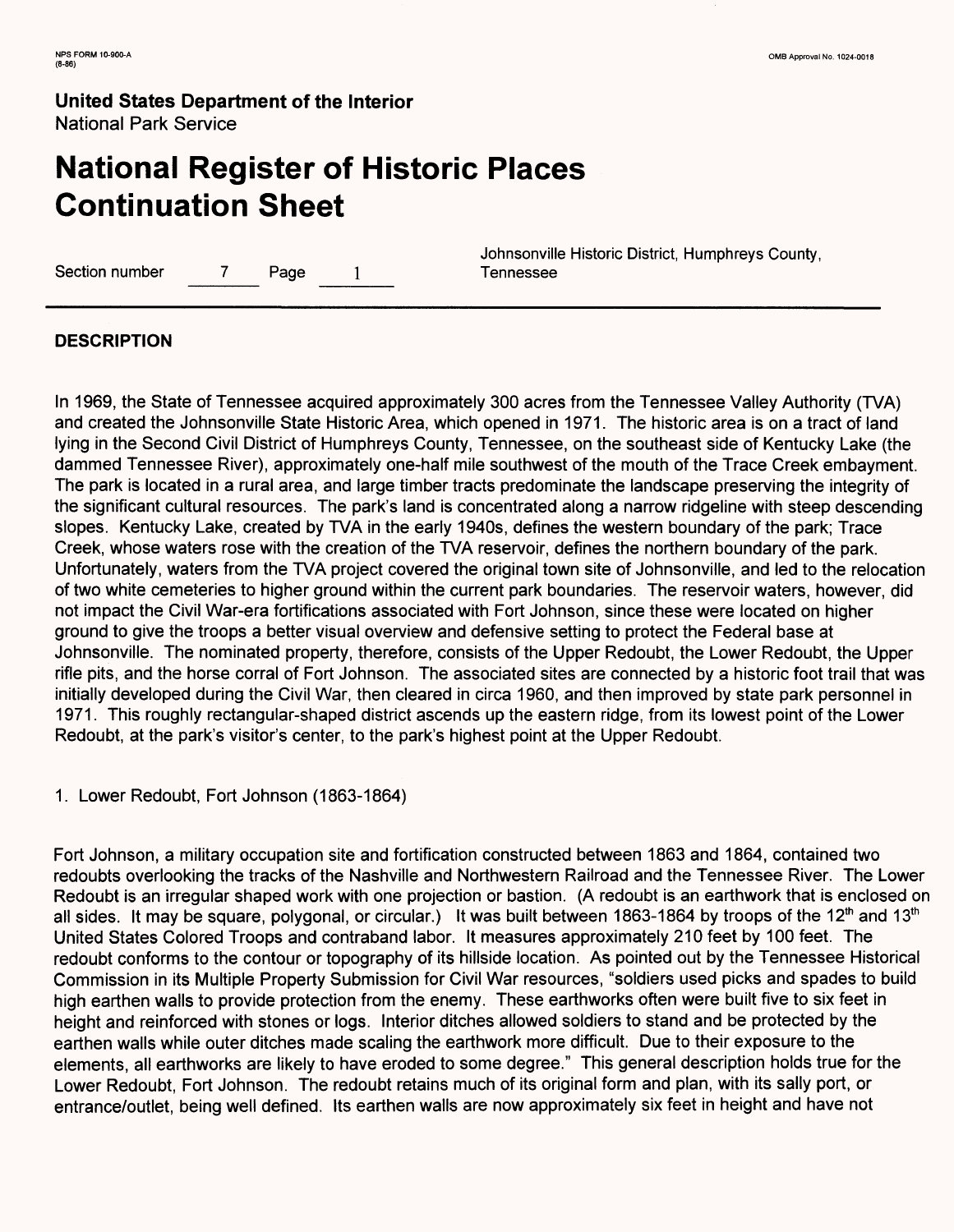# **National Register of Historic Places Continuation Sheet**

Section number 7 Page 2 7 Page 2 Tennessee

Johnsonville Historic District, Humphreys County,

suffered significantly from erosion. The Lower Redoubt is a contributing structure to the Johnsonville Historic District (C).

### 2. Winfrey Cemetery (1942)

Located inside the Lower Redoubt, however, is the Winfrey Cemetery. It originally was located on a hill overlooking the old town of Johnsonville, the site of which was inundated by the waters of Kentucky Lake when the TVA closed Kentucky Dam in 1942. Prior to closing the dam, in 1941-42, TVA reinterred the graves from the Winfrey Cemetery to a new site within the Lower Redoubt. The agency marked the cemetery by placing four metal markers, in a rectangular shape, in the walls of the redoubt; these markers remain extant. The boundary markers designated "US-TVA Monument" are concrete monuments capped by bronze tablets imprinted with given coordinate numbers. TVA Land Map number 143-4, after the removal, lists 28 graves in the cemetery of which eleven contained markers. The cemetery has two fenced-in areas containing an unknown number of graves, but there are only three grave markers in the cemetery and two of the three are broken. There is an obelisk headstone monument for John T. Green, (Born Dec. 3, 1868, Died July 3, 1912), in the cemetery. Another monument is broken into three pieces and leaning against a tree for Ida and Jim Winfrey containing only one set of dates (Born 1851, Died 1888). The third monument is for Albert Alonso Winfrey (Born January 24 1871?, Died September 21, 1874), and it is positioned against a stump. An area confined by a wrought iron spike fence contains no headstones, but believed to hold three graves. There is also an area confined by a chain link fence believed to have graves but no headstones.

Since TVA reinterred the graves of the Winfrey Cemetery in 1941-1942, a time period outside of the period of significance of this nomination, Winfrey Cemetery is a non-contributing site. However, due to its small size and few intact headstones, the cemetery does not impact the overall integrity of the Lower Redoubt. (NC, outside of the period of significance)

#### 3. Museum and Visitor Center (1987)

Adjacent to the north end of the Lower Redoubt, the museum is a semi-circular, contemporary structure built in 1987. The building has single light glass windows and wood panel walls that rest on a poured concrete foundation, which has been covered in part by hand-laid limestone rocks set in concrete. It has a flat rubber roof that is level with the top of the lower redoubt wall so to not distract from the resources. The cantilever roof projects horizontally beyond the wall supports where the roof is then supported by wood or metal beams. The Museum /Visitor Center is a non-contributing building in the Johnsonville Historic District. (NC, due to date of construction)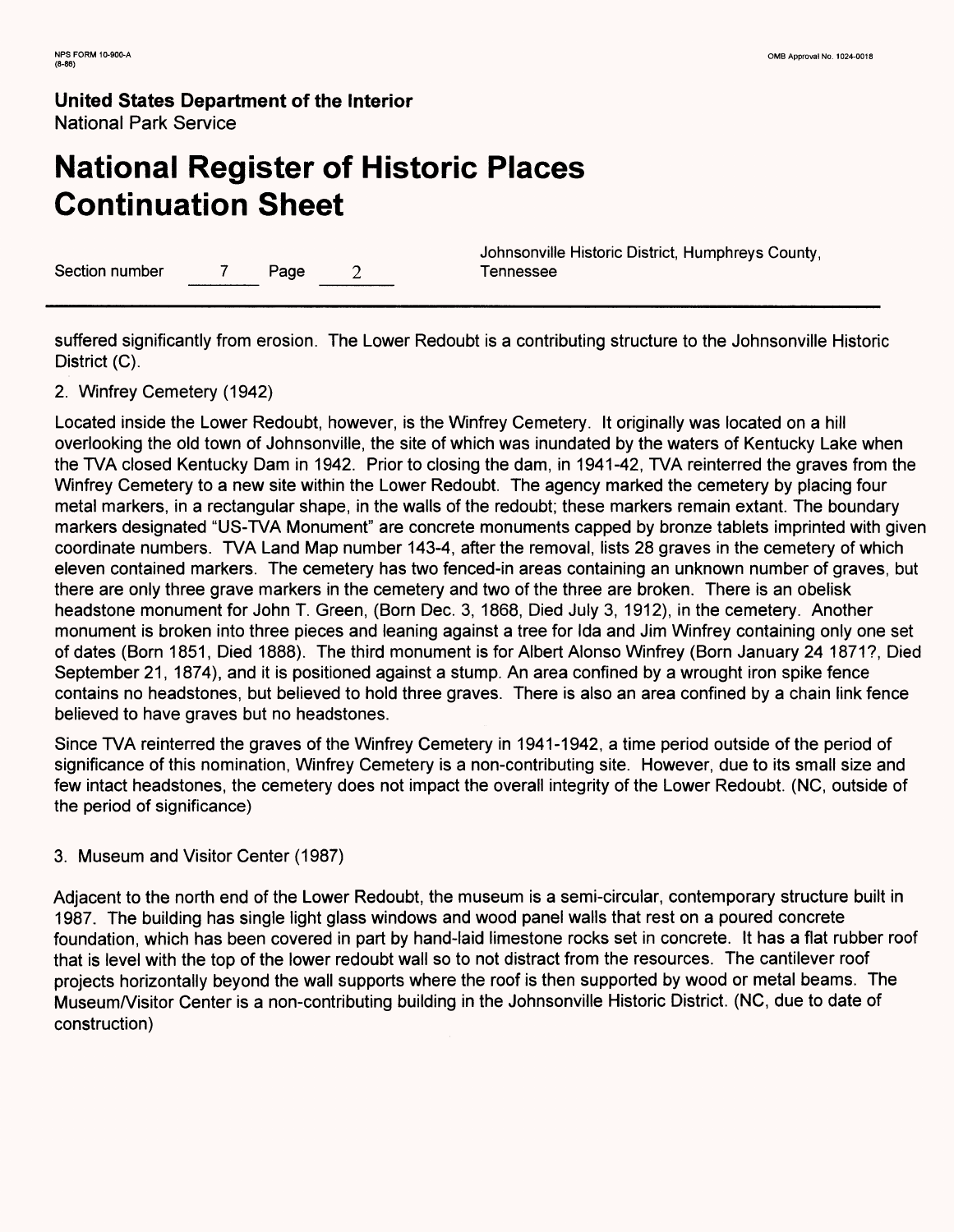## **National Register of Historic Places Continuation Sheet**

Section number 7 Page 3 Tennessee

Johnsonville Historic District, Humphreys County,

4. Foot Trail (circa 1864, 1960, 1971)

According to contemporary Civil War maps of Fort Johnson, soldiers constructed a trail (circa 1864) between the Lower and Upper (see #5) Redoubts. A Boy Scout troop cleared the trail circa 1960 as part of a larger effort to build a six-mile hiking trail throughout the area, a project that Tennessee State Parks completed as part of its recreational development of the park in 1971. The trail is narrow, composed of dirt and rock, and does not intrude into the historic setting of the connected historic resources. However, due to its date of the park's improvements in 1971, the trail is a non-contributing structure to the Johnsonville Historic District. (NC, due to the date of construction)

#### 5. Upper Redoubt, Fort Johnson (1864)

On a hilltop southeast of the Lower Redoubt and overlooking the river and railroad tracks was the Upper Redoubt, which conforms to the contour of the summit and takes on an enclosed shape or form. The Upper Redoubt was built following the Battle of Johnsonville by the 12<sup>th</sup> and 13<sup>th</sup> United States Colored Troops and contraband labor to strengthen further the defenses of Fort Johnson. It is an irregular shaped redoubt with four projections or bastions on each corner. The bastions provide flanking or salient fire for the main walls. The redoubt measures approximately 255 feet by 120 feet, and it is approximately 12 to 15 feet in height. This redoubt retains much of its form and plan and its walls are well defined and have not suffered significantly from erosion. The Upper Redoubt is a contributing structure to the Johnsonville Historic District. (C)

#### 6. Horse Corral (1864)

As the Upper Redoubt was constructed, soldiers cleared an adjacent area for use as a horse corral. It is a flattened area that measures approximately 150 feet by 150 feet. It is a contributing site in the Johnsonville Historic District. (C)

#### 7. Rifle Pits (1864)

To the immediate south of the Upper Redoubt, and extending in a winding line on the west side of Redoubt Ridge Road for approximately 400 yards are rifle pits, dug out of the ground to a depth, at some areas today, of two feet. To the south of the redoubt and Crockett Cemetery are the best-preserved pits. Natural erosion has lessened slightly the original height, but no man-made development has disturbed them. The rifle pits are a contributing structure to the Johnsonville Historic District. (C)

Additional historic rifle pits are located in the middle of a recreational area to the east of Redoubt Ridge Road, across from Crockett Cemetery, but these are not included within the nominated boundaries. The setting of rifle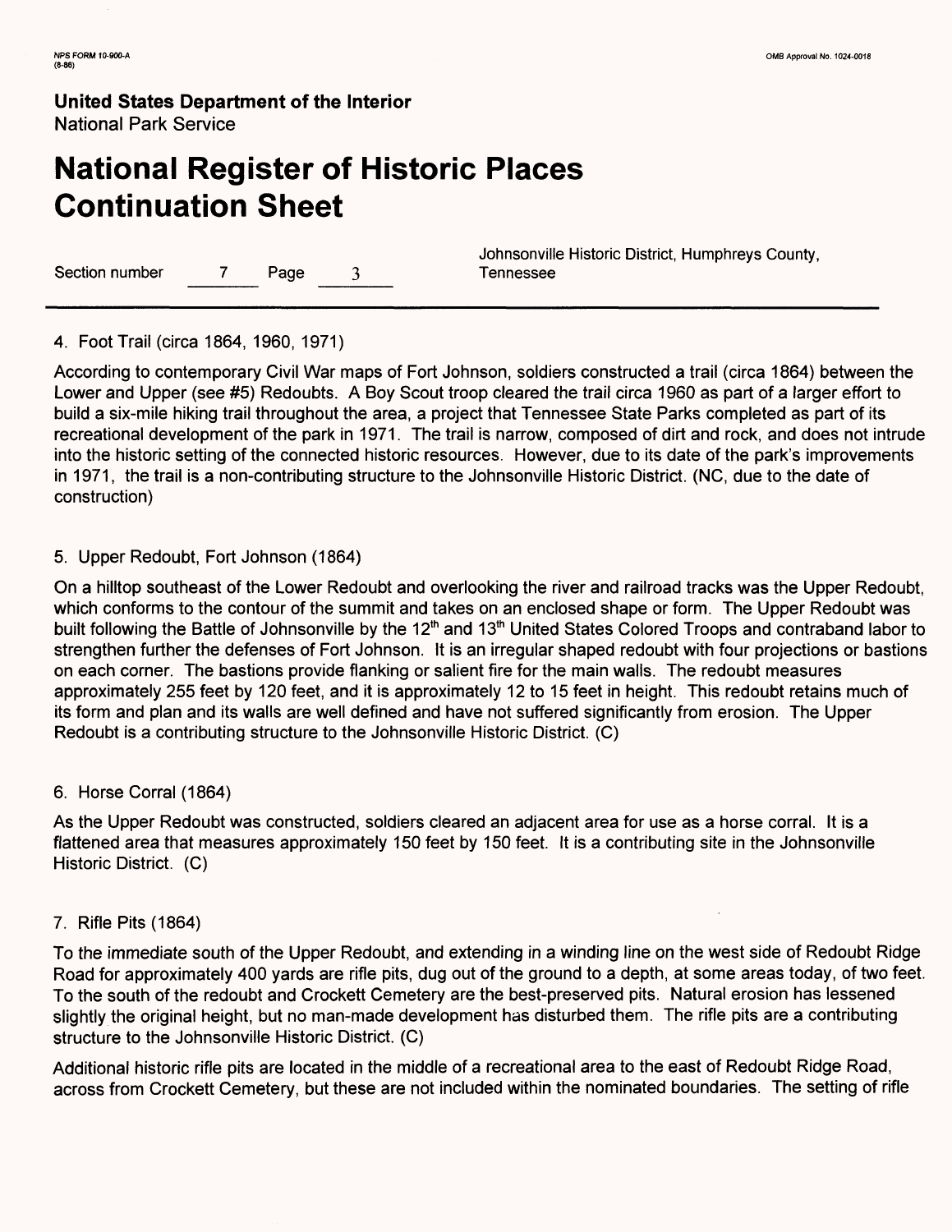# **National Register of Historic Places Continuation Sheet**

Section number 7 Page 4 Tennessee

Johnsonville Historic District, Humphreys County,

pits on the east side of the road has been severely compromised by recreational development, i.e. picnic tables, restrooms, and playground equipment.

#### 8. Crockett Cemetery (1880-1949)

High on a ridge overlooking the Tennessee River, Crockett Cemetery is located adjacent to the Upper Redoubt and is immediately east of the upper rifle pits. The rifle pits, in fact, define the west, north, and south boundaries of the cemetery while the Redoubt Ridge Road defines the east boundary. Outside of the cemetery and rifle pits are a concrete picnic table (circa 1971) and a monument in honor of families buried in the cemetery, erected by the city of New Johnsonville in 1987. There are no modern intrusions inside the cemetery boundaries. A 1963 survey of the cemetery and its records by Mildred S. Gambill and Jill K. Garrett concluded that the cemetery then contained 100 unmarked graves. On March 20, 2000, there were 37 grave markers in the Crockett Cemetery. The oldest dated monument is for an "infant son" Lee dated 1880. The second oldest dated monument is for Martha Crockett, born 1824, died 1884. There are two stones that are illegible and they are believed by Head Ranger/ Interpreter Pete Rogers to be the oldest monuments. There is a large plot for the Elvington family with an unknown number of graves. There are 12 monuments with names and dates and two unmarked stones in an area designated for the Lee family.

While most of the markers are unadorned, six contain examples of late nineteenth and early twentieth century decorative carving:

G. M. Lee: Born 1890- Died 1895 (Stone embossed with a finger pointing toward Heaven) Fred Odell Lee: Born 1891- Died 1892 (Stone embossed with a lamb) Elizabeth Lee: Born 1885- Died 1885 (Stone embossed with a dove) Charles Lee: Born 1883- Died 1884 (Stone embossed with a dove) Mary Jane and G.W. Russell Born 1836-Died 1911 and Born 1838-Died unlisted Andrew Jackson Parker Born 1889-Died 1920

All stones in the cemetery, with the exception of Warner E. Sharpe, Sr., Born 1885, Died 1974, are dated prior to 1950. However, since the dates for the cemetery are outside of the period of significance, the Crockett Cemetery is a non-contributing site in the Johnsonville Historic District. (NC, outside of period of significance)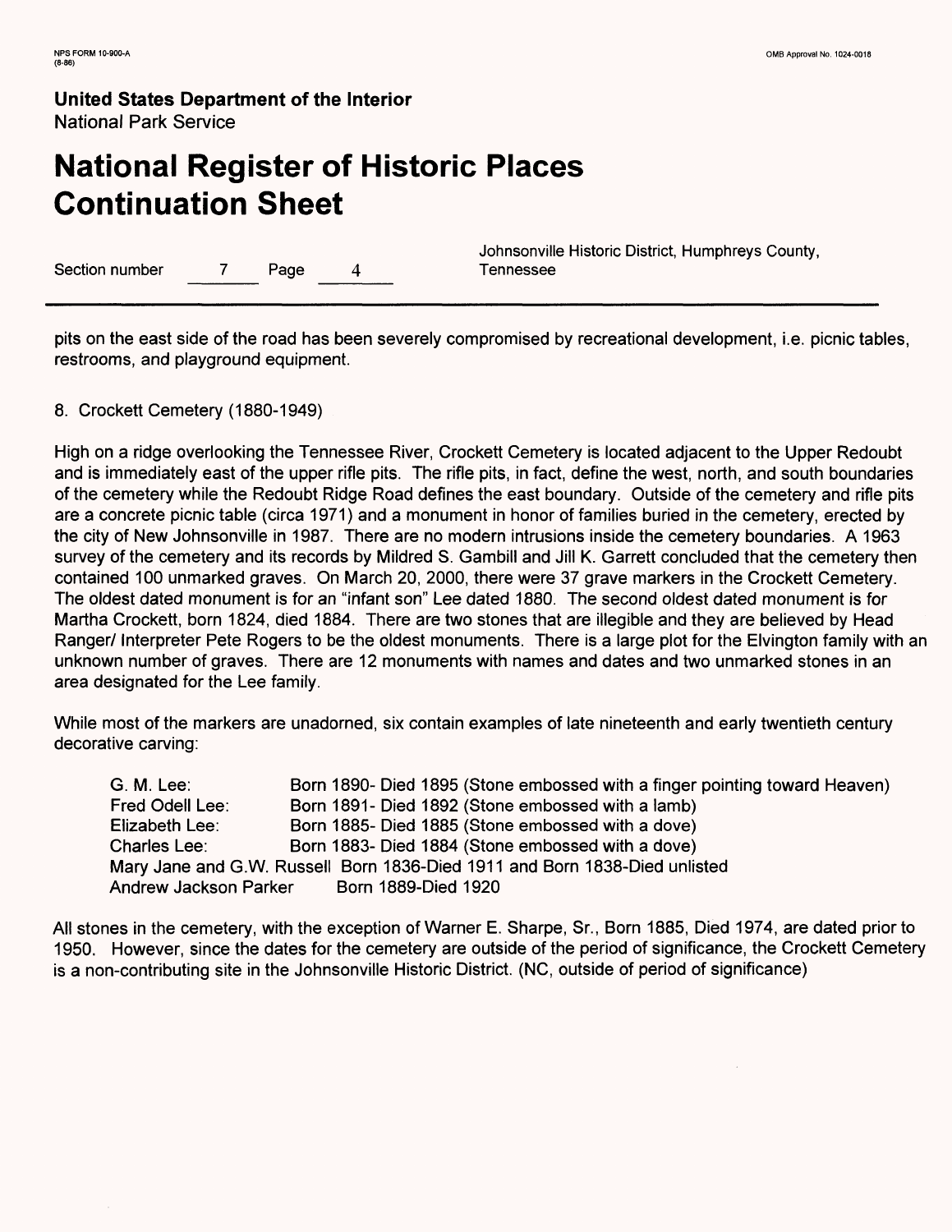# **National Register of Historic Places Continuation Sheet**

Section number 7 Page 5 Tennessee

Johnsonville Historic District, Humphreys County,

According to the MPS registration requirements for Civil War era resources in Tennessee, earthworks—which is the best way to categorize the remaining resources of the rifle pits and upper and lower redoubts of Fort Johnson- -meet registration requirements "if they possess sufficient character and integrity to retain their sense of time and place from their period of significance."

In the Johnsonville Historic District, the earthwork retains integrity of location since they are located in the place where they were originally built and utilized during the Civil War. They retain integrity of setting because the physical environment is largely intact. There are minimal intrusions into the earthworks, except for the historic late nineteenth and early twentieth century cemeteries. These cemeteries do not impact the overall integrity of the site. The Johnsonville Historic District retains integrity of feeling through its ability to convey a sense of time and place from its period of significance in the Civil War. Moreover, the redoubts and rifle pits retain integrity of design since the essential outline and design of the earthwork is present. Despite natural erosion, the redoubts are well defined. Finally the resources retain integrity of materials and workmanship because they display their original construction materials of earth and display their overall form and plan.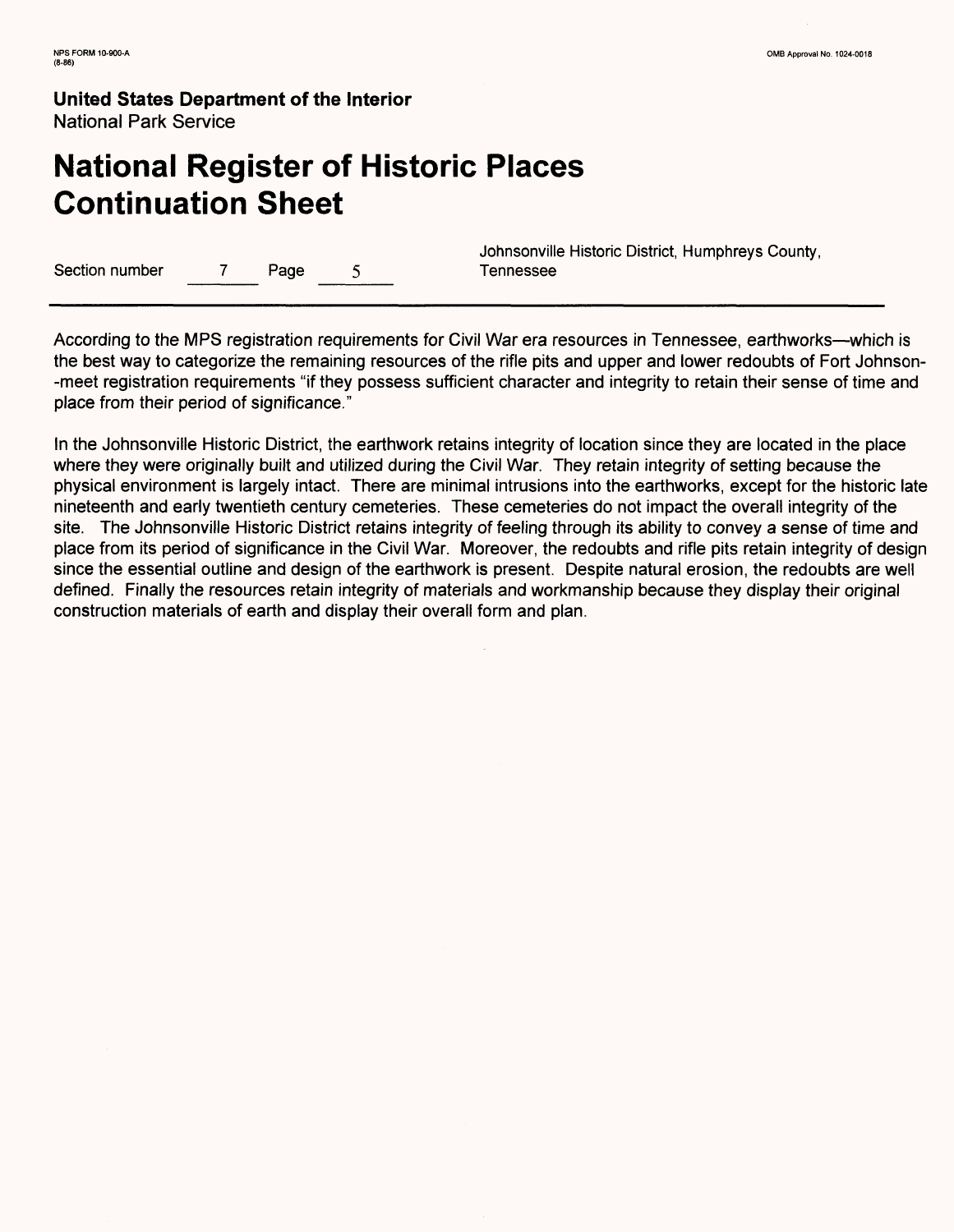# **National Register of Historic Places Continuation Sheet**



Sit map of nominated resources Johnsonville Historic District NTSI 2000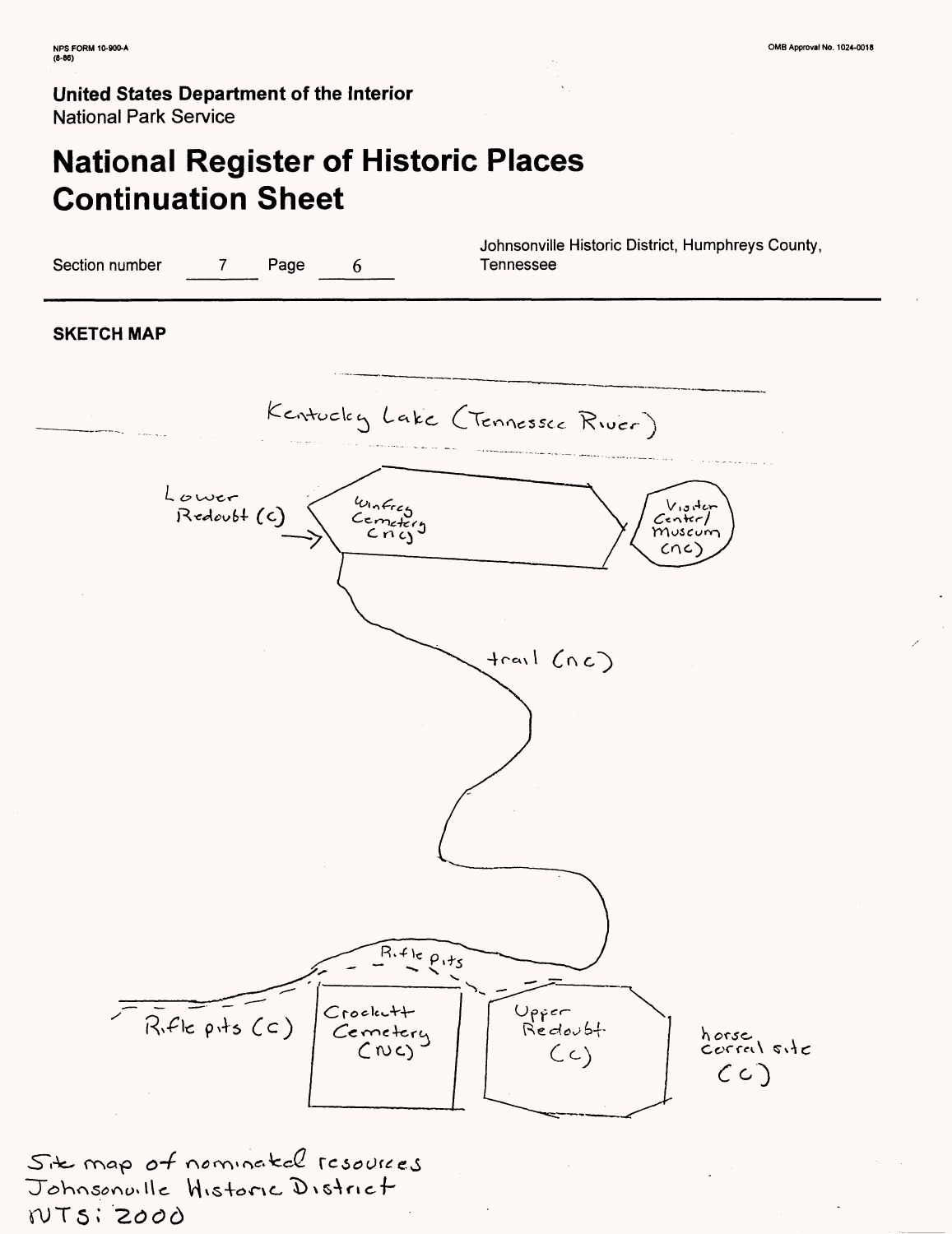# **National Register of Historic Places Continuation Sheet**

Section number 8 Page 7 Tennessee

Johnsonville Historic District, Humphreys County,

### **STATEMENT OF SIGNIFICANCE**

The Johnsonville Historic District near the village of Denver in Humphreys County, Tennessee, is eligible for inclusion in the National Register of Historic Places under Criterion A for its local significance in American Civil War military history and its association with African-American ethnic heritage during the Civil War. Johnsonville was a strategically important Union river-rail supply depot and distribution center located on the east bank of the Tennessee River at the western terminus of the Nashville and Northwestern Railroad. The town and its defensive fortifications were the site of a Civil War battle on November 4-5, 1864. On November 4, about three thousand Confederate dismounted cavalry and artillery under General Nathan Bedford Forrest attacked and laid siege to a Union Army of the Cumberland garrison consisting of combined land and naval forces numbering about two thousand. The land forces under Colonel Charles R. Thompson included several hundred black troops from various United States Colored Troop (USCT) units.<sup>1</sup> Union manpower losses were minimal. However, Forrest's raid on Johnsonville caused the destruction of four United States Navy "tinclad" gunboats, numerous transports and barges, supplies and war materiel, and many of the depot buildings. Although Forrest's tactical victory at Johnsonville disrupted Union operations and communications in Tennessee for several weeks, it ultimately had no affect on the outcome of the war.<sup>2</sup> Despite the Union setback here, the USCT soldiers stationed in and around an earthen redoubt known as Fort Johnson could take pride in their efforts to defend the depot. Union Colonel Reuben D. Mussey, commander of the 100<sup>th</sup> United States Colored Troops (USCT) attested to the fine performance and conduct of the black troops during the battle, and reported that the affair at Johnsonville "has gained credit for the colored troops."3

Contributing resources related to the military activity during the Civil War within the Johnsonville Historic District include the extant remains of Fort Johnson, consisting of two large earthen redoubts, a horse corral, and rifle pits. These sites and structures are also significant for their association with USCT soldiers who helped construct and garrison them before, during, and after the battle. The two redoubts are referred to today by Johnsonville State Historic Area as "Lower Redoubt" and "Upper Redoubt."4 The Lower Redoubt is situated on a ridge directly behind and above where the supply depot warehouses were located. Portions of the 13<sup>th</sup> USCT under Colonel John A. Hottenstein constructed the Lower Redoubt between May and the first week of November 1864 after completion of the Nashville and Northwestern Railroad from Kingston Springs in Cheatham County to Johnsonville.<sup>5</sup> This redoubt and its system of rifle pit entrenchments was the one manned by both black and white infantry and artillery units and placed under siege during the Battle of Johnsonville.<sup>6</sup>

Immediately after the battle, Union General John M. Schofield assigned two brigades from his XXIII Corps, ordered to Johnsonville to reinforce Thompson, to construct a second and much larger earthen redoubt with a supporting system of rifle pits. Constructed from November 5 to November 24, 1864, the Upper Redoubt was placed on the heights south of and overlooking the supply depot to guard against future attacks on Johnsonville from the land side. As its contemporary name suggests, the Upper Redoubt is at a higher elevation than the Lower Redoubt.<sup>7</sup> By the end of November 1864, Thompson ordered all black regiments in Northern Alabama and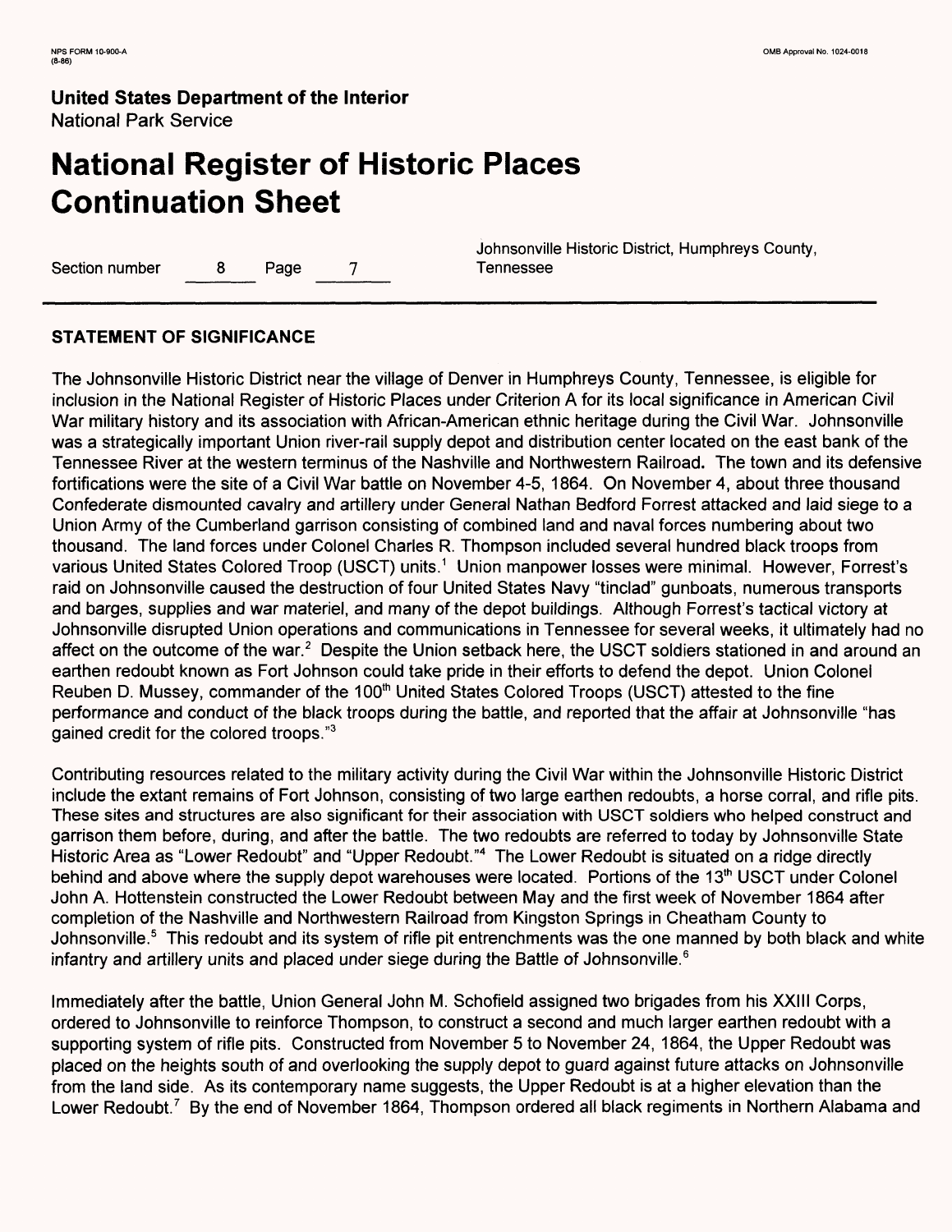# **National Register of Historic Places Continuation Sheet**

Section number 8 Page 8 Tennessee

Johnsonville Historic District, Humphreys County,

Middle Tennessee, including those stationed at Johnsonville, to Nashville to counter General John Bell Hood's invasion of Middle Tennessee.<sup>8</sup> After Hood's defeat, the Second Colored Brigade commanded by Colonel Thompson and consisting of the 12<sup>th</sup>, 13<sup>th</sup>, and 100<sup>th</sup> USCT was ordered back to the garrison at Johnsonville. Portions of the 13<sup>th</sup> occupied Fort Johnson until the end of the war.<sup>9</sup>

Earthworks were constructed in association with offensive and defensive operations throughout Tennessee during the Civil War. Many of these were built and garrisoned by both armies to protect important supply, transportation, and communication lines from enemy attack. Often, they were situated adjacent to railroad lines for the defense of important towns, depots, and bridge crossings along them. Redoubts such as Fort Johnson were often relatively small, detached works used to fortify hilltops and strengthen main lines. 10 Fort Johnson's position atop a hill overlooking the Nashville and Northwestern Railroad and supply depot at Johnsonville provided an ideal location for Union troops to guard and defend this important point

During the first two years of the war, the Nashville and Northwestern Railroad line only ran from Nashville to Kingston Springs, a distance of about twenty-five miles. Because the line did not extend to the Tennessee River, it was considered to be of little military importance. The fall of Forts Henry (NR 10/10/1975) and Donelson (NR 10/15/1966), and subsequent capture of Nashville in late February 1862 brought Federal forces into Middle Tennessee. Nashville subsequently became the headquarters for Union armies in the Western Theatre and the main hub for troop and supply movements through Tennessee. In summer 1862, efforts to re-supply Nashville via the Cumberland River were hampered by low water. Union authorities determined that a rail link from the Tennessee River to Nashville would be necessary to alleviate this recurring problem. This line, they envisioned, would provide the army with a dependable port that could receive shipments of supplies by boat up Tennessee River from the Ohio River Valley year-round and distribute them by rail to Nashville. On January 27, 1863, in accordance with an order from General William S. Rosecrans, commander of the Nashville-based Department of the Cumberland, work began on extending the Nashville and Northwestern Railroad westward from Kingston Springs to Lucas Landing. The project was completed by May 10, 1864. On May 19, Tennessee Military Governor Andrew Johnson and other Union army dignitaries journeyed from Nashville to Lucas Landing in Humphries County to dedicate the newly completed railroad line. During his dedication speech, Johnson allegedly renamed the town "Johnsonville." <sup>11</sup>

The Nashville and Northwestern Railroad extension project became the top Union priority in Middle Tennessee, and a ready source of labor was needed to complete it. In 1862 and early 1863, wartime military activity and Union occupation had hastened the demise of slavery in Tennessee. Thousands of slaves fled the countryside and sought safety within Union lines and occupied towns as contrabands. Free blacks, as well as former slaves who had fled their masters and sought freedom in Union-occupied Nashville, were conscripted into service by the Federal army as laborers. They were ordered to undertake the majority of the construction work necessary to complete the seventy-eight mile line to Johnsonville and were organized into a series of labor battalions for this and other projects in Middle Tennessee. The blacks quickly illustrated that they could function effectively in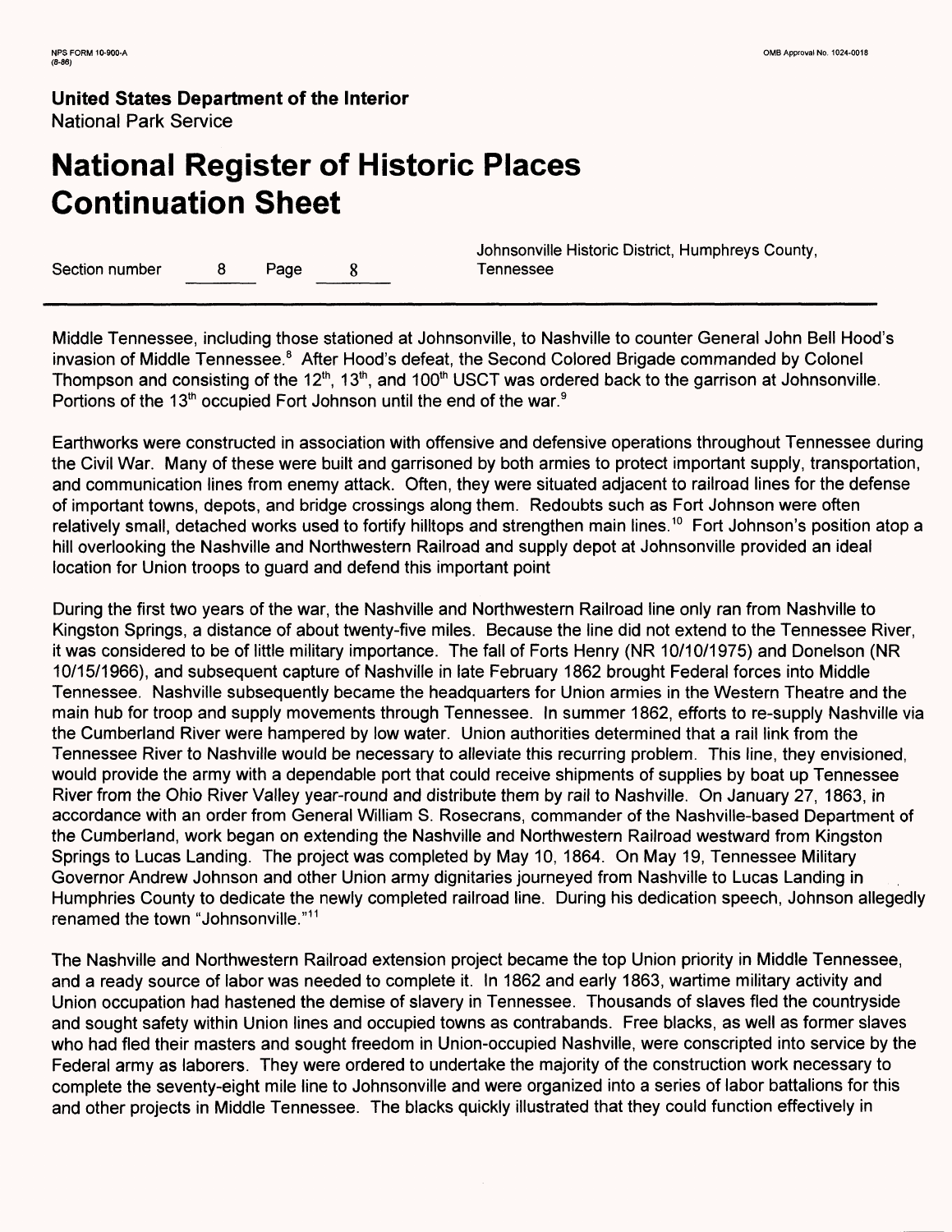# **National Register of Historic Places Continuation Sheet**

Section number 8 Page 9 Tennessee

Johnsonville Historic District, Humphreys County,

disciplined units. Against the protests of Governor Johnson, who preferred they be utilized mainly as laborers, the War Department authorized the large-scale recruitment of blacks into the Union army. By October 1863, the recruitment of ex-slaves in Tennessee was the primary responsibility of the Bureau of United States Colored Troops, which had opened an office at 38 Cedar Street in Nashville on September 10 of that year. Many of these ex-slaves came from Nashville contraband camps and saw military service as a way to gain and ensure permanent freedom. <sup>12</sup>

Organization and enlistment of USCT regiments from labor battalions proceeded rapidly after October 1863 and several of these units continued to work on the Nashville and Northwestern Railroad. The task of completing the line went to the 12<sup>th</sup> and 13<sup>th</sup> USCT. The 12<sup>th</sup> was organized in Nashville in July and August 1863, and commanded by Colonel Charles R. Thompson. Formed at Nashville on November 19,1863, the 13th USCT was commanded by Colonel John A. Hottenstein. On November 3, 1863, the 12<sup>th</sup> USCT reported to Union Army of the Cumberland Brigadier General Alvan C. Gillem for duty on the Nashville and Northwestern Railroad. From November 1863 until they were relieved on April 23, 1864, an average of two hundred men at a time from this regiment worked on the project. The 13<sup>th</sup> USCT labored on the line from November 19 to May 10, 1864, and furnished an average of five hundred men as construction workers during this period.<sup>13</sup> Both regiments raised the roadbed and laid the track through Humphreys County in the winter and spring of 1864. Despite continual harassment from Confederate guerrillas, they completed the rail extension to Johnsonville quickly. These black soldier-laborers had the additional task of building the warehouses, barracks, rail station, fortifications, and other facilities at Johnsonville. 14 Between 5,000 and 7,300 blacks were estimated to have worked on the Nashville and Northwestern Railroad project. <sup>15</sup>

In addition to building the Nashville and Northwestern Railroad from Kingston Springs to Johnsonville, black troops were primarily used to guard it. After completion of the line, the 12<sup>th</sup> USCT guarded the trestles and bridges by constructing log blockhouses and earthen field fortifications along the route. Consequently, the regiment's headquarters shifted up and down the line between Kingston Springs and Johnsonville. On August 1, 1864, Colonel Thompson assumed command of all troops assigned to duty along the rail line and made his headquarters at Johnsonville.<sup>16</sup> The 13<sup>th</sup> USCT under Colonel Hottenstein guarded Johnsonville, Waverly, and other key points along the line between May and December 1864, and again from mid-January 1865 to the end of the war. 17 Other USCT units that guarded the Nashville and Northwestern Railroad before and after the Battle of Johnsonville included portions of the 40<sup>th</sup> USCT (August-October 1864) and 100<sup>th</sup> USCT. White units such as the  $8<sup>th</sup>$  Iowa Cavalry and 1<sup>st</sup> Kansas Battery also served with blacks in this capacity.<sup>18</sup>

Building and garrisoning fortifications were two other tasks commonly performed by black soldiers in Tennessee and elsewhere.<sup>19</sup> The trestles and bridges along the Nashville and Northwestern Railroad were primary targets of Confederate cavalry and guerrilla raiders. A network of field fortifications was needed to defend the line. Blacks helped construct and occupy many of these, including the earthen redoubts and rifle pits at Johnsonville.<sup>20</sup>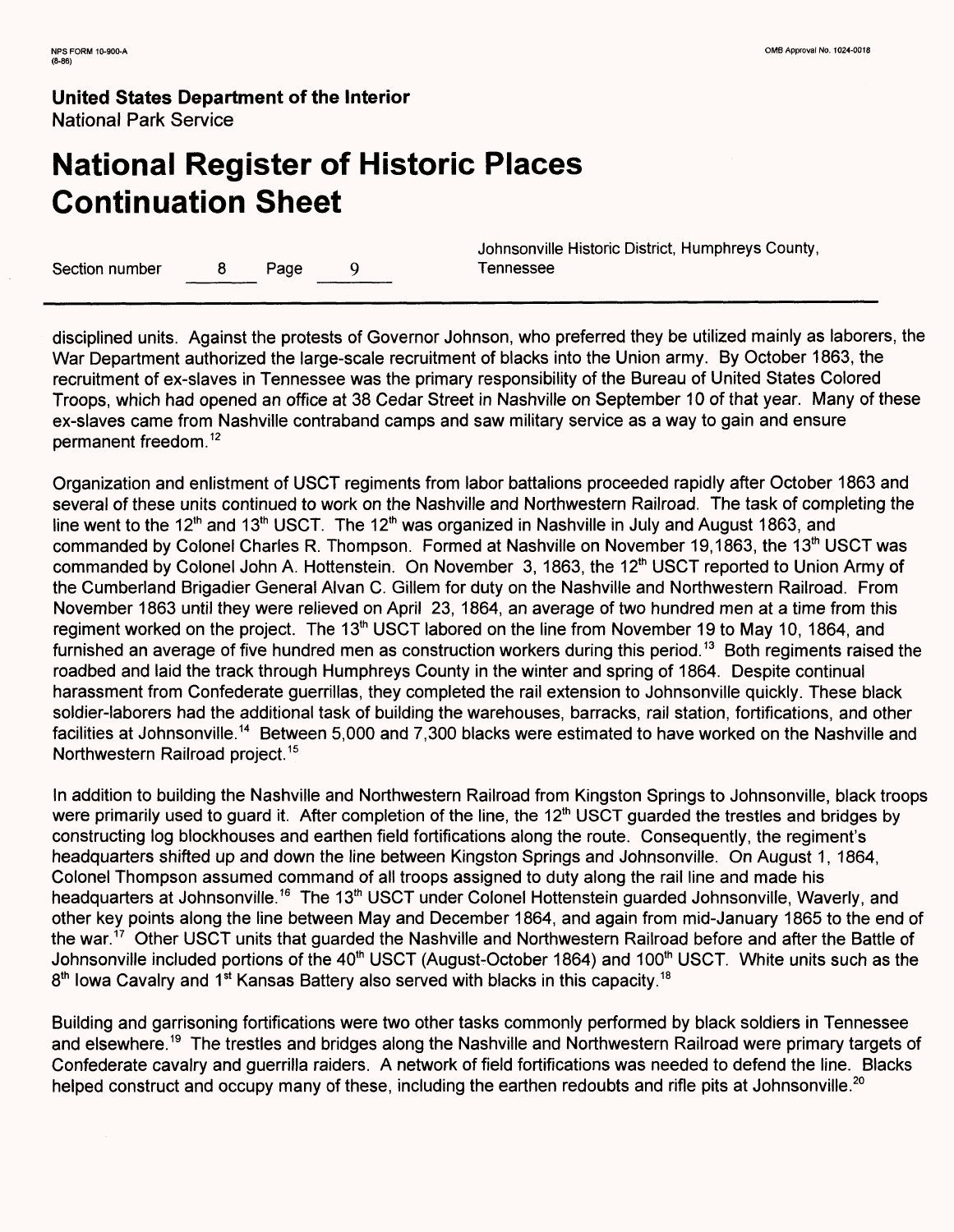# **National Register of Historic Places Continuation Sheet**

Section number a 8 Page 10 Tennessee

Johnsonville Historic District, Humphreys County,

On September 25, 1864, portions of the 13<sup>th</sup> USCT stationed at Johnsonville repulsed a Confederate guerrilla attack on that place. According to historian Dr. Bobby L. Lovett, members of the 13<sup>th</sup> USCT had been in the process of erecting fortifications around the [Johnsonville supply] depot since July 21, 1864."<sup>21</sup> The "Record of Events" for the 13<sup>th</sup> USCT specifically lists Company G as being assigned the duty of building fortifications at Johnsonville from July 10 to August 27, 1864.<sup>22</sup> The fortifications referred to by the Record of Events are those comprising the Lower Redoubt. The Record of Events also indicated that Companies A, D, F, H, and I were summoned to Johnsonville in July 1864 from various points along the Nashville and Northwestern Railroad. They remained here through August, indicating that they likely aided Company G in constructing and garrisoning the Lower Redoubt. Companies B, C, E, and K of the 13<sup>th</sup> USCT were stationed at Johnsonville from May to August 1864. In May, all four are listed as being at "Camp Hottenstein," so named for the regimental commander. Much of the 13<sup>th</sup> remained concentrated at Johnsonville until mid-October when they were directed by Special Orders No. 19 to guard a twenty-mile stretch of the Nashville and Northwestern Railroad from Johnsonville eastward. This order referred to Johnsonville as the headquarters for troops along the railroad.<sup>23</sup> That same month, in accordance with Special Orders No. 14, Company I of the 12<sup>th</sup> USCT under Captain Ancil M. Bowdle was detached to Johnsonville for provost guard service and remained here through November.<sup>24</sup>

Black troops occupied the "Lower Redoubt" at Fort Johnson on the eve of and during the Battle of Johnsonville. On October 16, 1864, Forrest embarked on his last independent raid of the war from Corinth, Mississippi. His intentions were to sever Sherman's supply and communications line to Georgia and the Carolinas, delay the concentration of Union troops and supplies at Nashville, and support Hood's advance into Middle Tennessee. By late October, Union authorities realized that his primary target was Johnsonville. Union Captain and Assistant Quartermaster Henry Howland reported that the 1<sup>st</sup> Kansas Battery, seven hundred men from the 43<sup>rd</sup> Wisconsin Infantry Regiment (white), and one company of the 12<sup>th</sup> USCT occupied Fort Johnson as of October 31 under the overall command of Colonel Thompson. That same day, Colonel Thompson summoned all available reinforcements to Johnsonville from points along the Nashville and Northwestern Railroad to counter Forrest's threat. About five hundred men from the  $12<sup>th</sup>$ ,  $13<sup>th</sup>$ , and  $100<sup>th</sup>$  USCT then proceeded to Johnsonville, and arrived there between November 1 and 3.<sup>25</sup> About the same time, Battery A of the Second United States Colored Light Artillery (USCLA) commanded by Captain Josiah V. Meigs accompanied forces of volunteer Quartermaster Corps under Colonel J.C. Peterson from Nashville to Johnsonville. In the days leading up to the battle, these forces, about five hundred citizens and quartermaster employees pressed into service by Howland and Peterson, and twenty members of the Eleventh Tennessee Cavalry, worked to strengthen the existing redoubt in preparation for battle. This collective mixture of white and black units constituted the entire Union garrison present during the Battle of Johnsonville. <sup>26</sup>

Prior to the battle, a portion of Forrest's command, under Brig. Gen. Abraham Buford, had already met with considerable success in a raid at Fort Heiman thirty miles north (downriver) from Johnsonville. Buford's command was able to capture three supply-laden Union steamers, the Mazepa, Venus, and the J.W. Cheeseman and a tinclad (lightly armored) gunboat, the USS Undine, on October 29-30. The Undine was a large boat armed with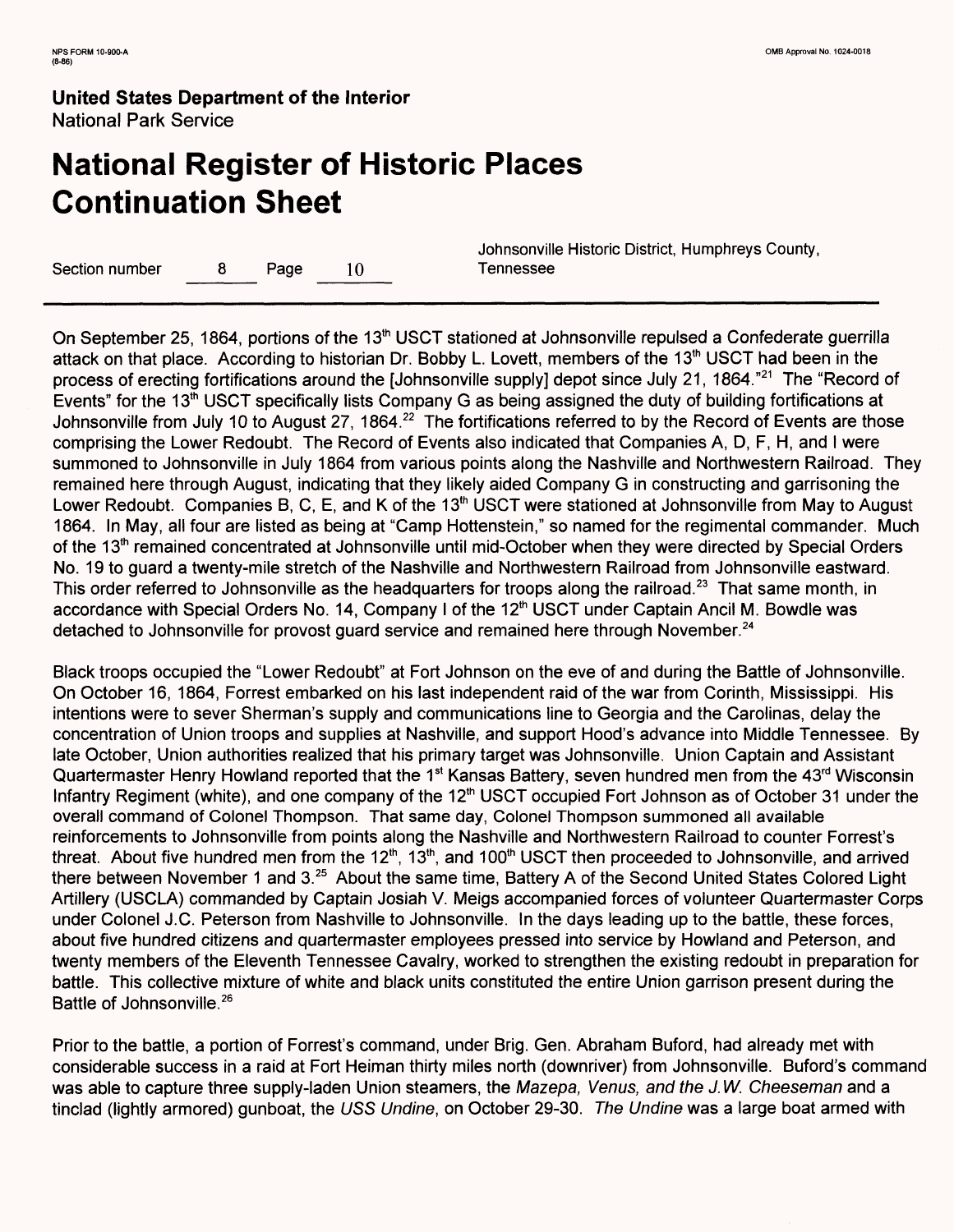# **National Register of Historic Places Continuation Sheet**

Section number 8 Page 11 Tennessee

Johnsonville Historic District, Humphreys County,

eight 24-pounder brass howitzers and Forrest planned to use the Undine's firepower in his attack on Johnsonville. Forrest himself arrived on October 31 and pressed some of his cavalrymen into service to operate the Undine and the captured transport Venus to create his own navy of "horse marines." The transport Venus was armed with the two 20-pounder Parrot guns and was to accompany the Undine down the river.

By the time Forrest's boats and ground forces started for Johnsonville on November 1, word of Forrest's presence had reached the Federal army and navy commanders at Paducah, Kentucky. Six gunboats started upstream for Johnsonville, but two gunboats that were already at Johnsonville (Tawah, Key West) intercepted Forrest's navy on November 2. As the Venus rounded a bend, she found herself facing the Federal gunboats Tawah and Key West. The gunboats attacked at once, and quickly damaged the Venus and forced her to shore where the Confederates abandoned her. The Federals were able to board the Venus and recapture the ship. One of the prizes captured aboard the ship were the two 20-pound Parrot guns placed on board by Forrest. These cannons were taken to Johnsonville and added to the depot's defenses.

At noon on November 3, the Undine, supported by Forrest's land forces, made an appearance alongside Reynoldsburg Island, less than four miles north of Johnsonville. They attempted to lure the Federal gunboats into the range of land batteries several times that day, but the Federal commander refused to take the bait. When Forrest realized that his opponent would not be lured into a trap, he moved his land forces to a point directly across from Johnsonville. Forrest and his chief artillerist, Captain Morton, placed their artillery across from the depot. Their work was done so covertly during the evening that the Federals across the river had no idea that Confederate cannon were facing them.

Forrest's main concern was the placement of his artillery on the west bank of the Tennessee River, above and below Johnsonville. The town and depot, on the river's east bank, contained two wharves, rail sidings, warehouses, and Fort Johnson. Besides, the two gunboats engaged on November 3, a third was docked at Johnsonville along with 11 transport steamers and 18 barges. The 1<sup>st</sup> Kansas Battery, the 443<sup>rd</sup> Wisconsin, portions of three regiments of USCTs, and armed quartermaster employees and 20 troopers from the 11<sup>th</sup> Tennessee Cavalry made up the garrison.

In the morning of November 4, the Undine inadvertently created a diversion for the repositioning of some of the Confederate guns by again challenging the Key West and the Tawah, reinforced by a third tinclad, the USS Elfin. The gunboats from Johnsonville were joined at this time by a group of six gunboats from Paducah. The Confederates' "horse marines" put up a determined fight but were overwhelmed by the firepower of the nine Union tinclads. Captain Gracy, the commander of the Undine ran the ship aground and instructed his men to abandon ship after they had set her afire. At 2 p.m. on November 4, Forrest's well-placed artillery commenced firing on the Federal vessels, Fort Johnson, and the dock facilities. The Federal garrison was not aware that Forrest was in the area and was going about their normal routine.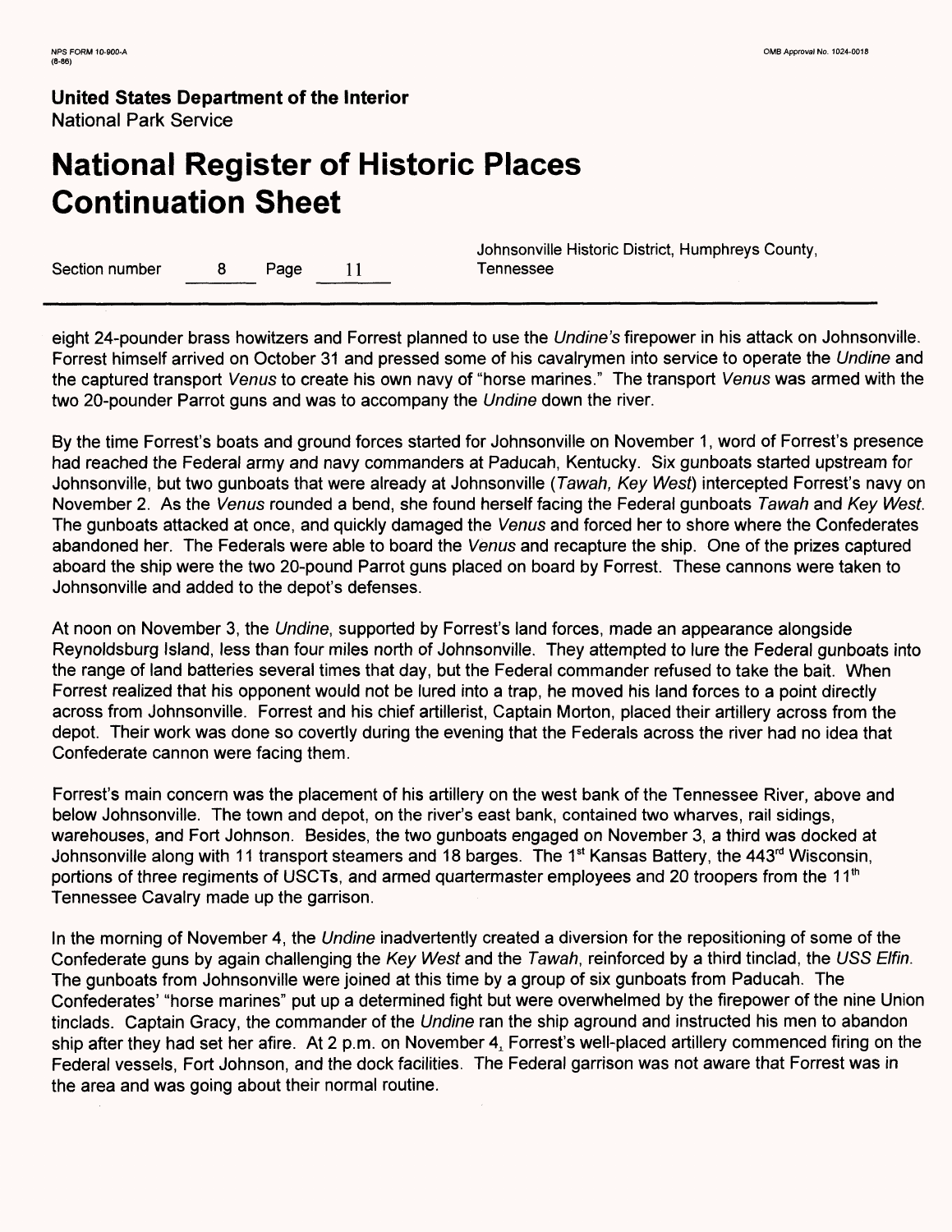# **National Register of Historic Places Continuation Sheet**

Section number 8 Page 12 Tennessee

Johnsonville Historic District, Humphreys County,

On the morning of November 4, the artillery and part of the infantry were posted in and around the redoubt (today this is the Lower Redoubt) fortifications. The remaining infantry occupied the supporting rifle pits "that had been thrown up on the flat north of the railroad" in anticipation of Confederate cavalry charges. 27 Thompson also armed the five hundred quartermaster employees and placed them in the entrenchments. Except for the 1<sup>st</sup> Kansas Battery, none of these troops had ever been under fire. The black troops here "were the only ones that were drilled."28 Despite their lack of combat experience, the black troops manning Fort Johnson performed well. According to Colonel Reuben D. Mussey of the 100<sup>th</sup> USCT, several eyewitnesses to the affair commented on their excellent showing. Meigs' Battery forced a Confederate battery placed across the river to change its location several times, and dismounted one of its guns. Under heavy shelling, the men of Meigs' Battery "stood their ground well." Armed with the Enfield rifle, portions of the 13<sup>th</sup> USCT positioned on the riverbank as sharpshooters "did good execution."29 The three tinclads received damaging hits and the Federal navy commander scuttled his boats, for which he was later criticized. The six gunboats that had steamed upriver from Paducah could not help because the Confederate guns that had been positioned to the north of Johnsonville held them to long-distance firing. By nightfall, with Fort Johnson silenced, the docks, boats, and barges were ablaze. Under the cover of darkness, Forrest began moving the bulk of his command six miles south leaving a rearguard detachment to deter any Federal pursuit. As the Confederates prepared to leave the next morning, some black troops emerged from the earthen fort to shout oaths across the river at them. The Confederates, in response, fired a parting volley.<sup>30</sup>

At a cost of two killed and nine wounded, Forrest's attack had destroyed 33 vessels including barges and more than \$6 million of Federal property according to Forrest's estimates, and taken 150 prisoners. (Estimates for casualties at this battle vary from as high as 80 U.S. causalities and 150 prisoners in the Civil War Times June 1965 issue [page 57] to 8 causalities and 120 prisoners in the Civil Wart Dictionary by Boatner, 1987.) Federal figures for all the destroyed equipment were just over \$2 million. As successful as the raid was, it had few lasting long-range effects on General Sherman's march to the sea. Sherman had stockpiled a large reserve of supplies before cutting his supply lines, and his men were ordered to live off the land taking what they needed from the countryside. Even so, Forrest's campaign ensured that Federal communication lines in the West would never again be whole. The raid was important in that it displayed Forrest's tactical genius, particularly his aptitude for improvising an attacking force to meet unforeseen circumstances.

Black troops remained at Johnsonville until late November 1864 when all available white and black units stationed along the Nashville and Northwestern Railroad were ordered to Nashville in anticipation of an attack on the city by Hood's advancing army. Battery A of the 2<sup>nd</sup> USCLA left Johnsonville on November 25. By November 30, the 12<sup>th</sup> USCT, 13<sup>th</sup> USCT, and other black units present during the battle had followed suit. Before leaving, the USCT units obeyed orders to destroy surplus gun carriages and dispose of excess cannon in the river. They accompanied train loads of supplies, materials, and contraband camp dwellers to Nashville, where they arrived by December  $7^{31}$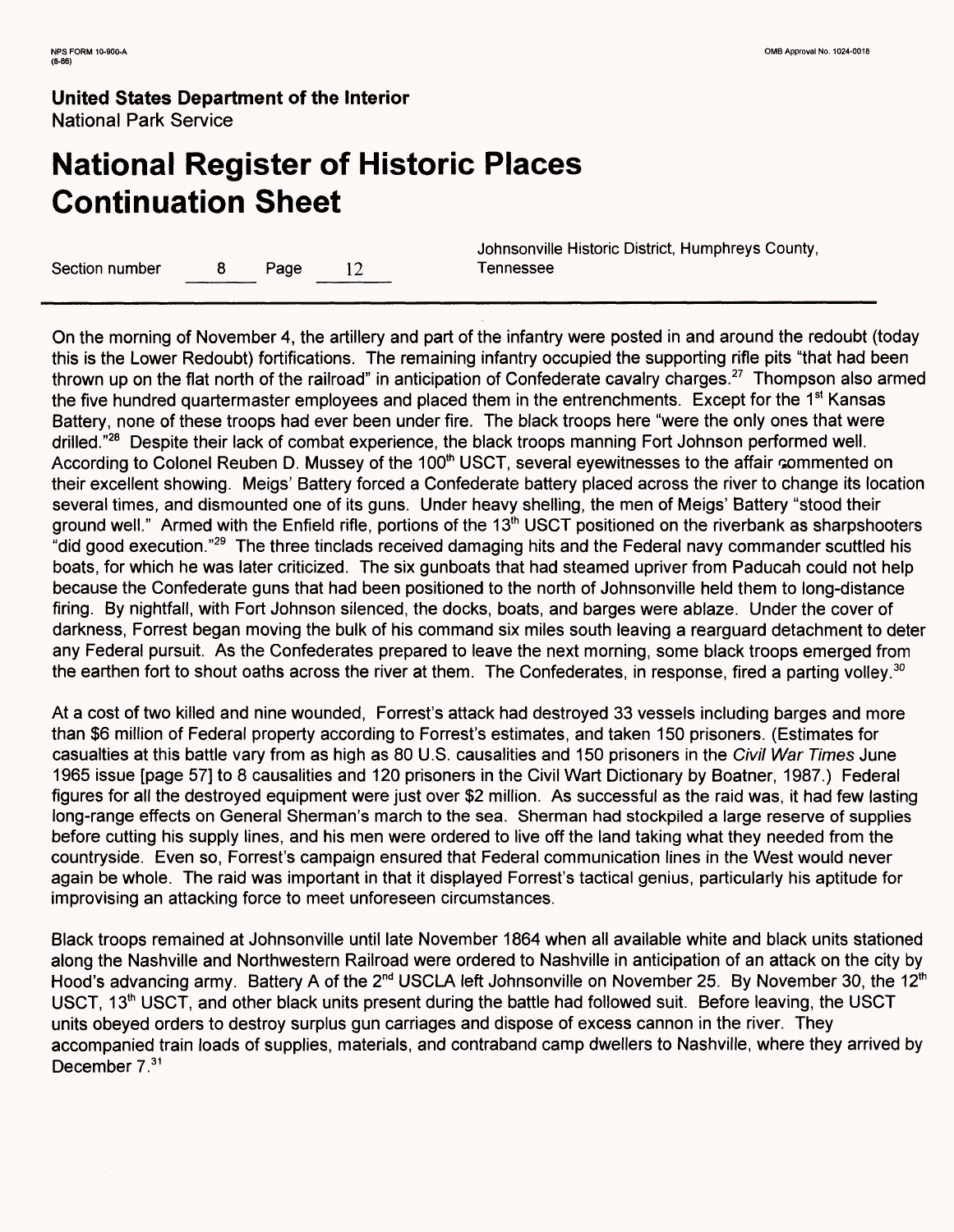# **National Register of Historic Places Continuation Sheet**

Section number a  $8$  Page 13 Tennessee

Johnsonville Historic District, Humphreys County,

In response to Thompson's repeated pleas for reinforcements in the days before the battle, Union General George Thomas, commander of all Federal forces in the Department of the Cumberland, directed Schofield's entire XXIII Corps to Johnsonville instead of its original destination of Pulaski. They began to arrive on November 5 after the battle had ended. Schofield soon left for Pulaski with the bulk of his forces. However, Union authorities feared the possibility of future attacks on Johnsonville by Forrest and other Confederate cavalry reported to be in the vicinity. For this reason, Schofield directed Colonel G.W. Gallup's and Colonel Moore's Brigades of Brigadier General Joseph Alexander Cooper's Second Division to remain at Johnsonville "to fortify the place as rapidly as possible" and make it "strong enough to be held by a brigade or less force." Colonel Gallup assumed command of all forces at Johnsonville upon his arrival on 5 November and began construction of the Upper Redoubt that same day.<sup>32</sup> The two brigades worked on the fortifications and performed picket and other duties until November 24 when they were sent to Waverly.<sup>33</sup> Colonel Thompson then reassumed command of all forces at Johnsonville. <sup>34</sup>

Most of the black troops that had manned the Lower Redoubt during the battle were still present and fell under Gallup's jurisdiction when he assumed command of the Johnsonville post. Many of these troops were well equipped to build fortifications as evidenced by their previous experience in constructing the Lower Redoubt at Fort Johnson.<sup>35</sup>

Furthermore, some of the black troops present at Johnsonville during construction of the Upper Redoubt were mounted infantry. On 27 November, Colonel Thompson reported "the mounted men of the Twelfth and Thirteenth U.S. Colored Infantry" to be scouting the area above the Duck River around Johnsonville, while the white Second Tennessee Cavalry picketed the lower fords. Although the 100<sup>th</sup> USCT had "no effective mounted men" at this time due to a shortage of saddles, Thompson had "directed them to get some without delay."36 The proximity of the Horse Corral to the Upper Redoubt strongly suggests that these black troops would have worked on and occupied these fortifications.

After arriving in Nashville, the 12<sup>th</sup>, 13<sup>th</sup>, and 100<sup>th</sup> USCT were consolidated by Army of the Cumberland General George Thomas into the Second Colored Brigade and placed under the command of Colonel Thompson. At the Battle of Nashville, the Brigade participated in the decisive Union assault on Overton Hill on December 16 that precipitated Hood's retreat into Northern Alabama. The Brigade participated in the pursuit until January 15, 1865 when it returned to Nashville. The Brigade was then ordered to reoccupy its former stations along the Nashville and Northwestern Railroad.<sup>37</sup>

A week earlier, Thompson's Second Colored Brigade had received orders to return to Johnsonville and reestablish the supply depot there. Through Department of the Cumberland Captain and Adjutant-General Henry M. Cist, Colonel Thompson was directed to return with his command to Johnsonville and "occupy the [Nashville and] Northwestern Railroad as before the recent demonstrations of the rebel army in front of Nashville."<sup>38</sup> A white regiment that had occupied Fort Johnson while these black troops were engaged against Hood was present when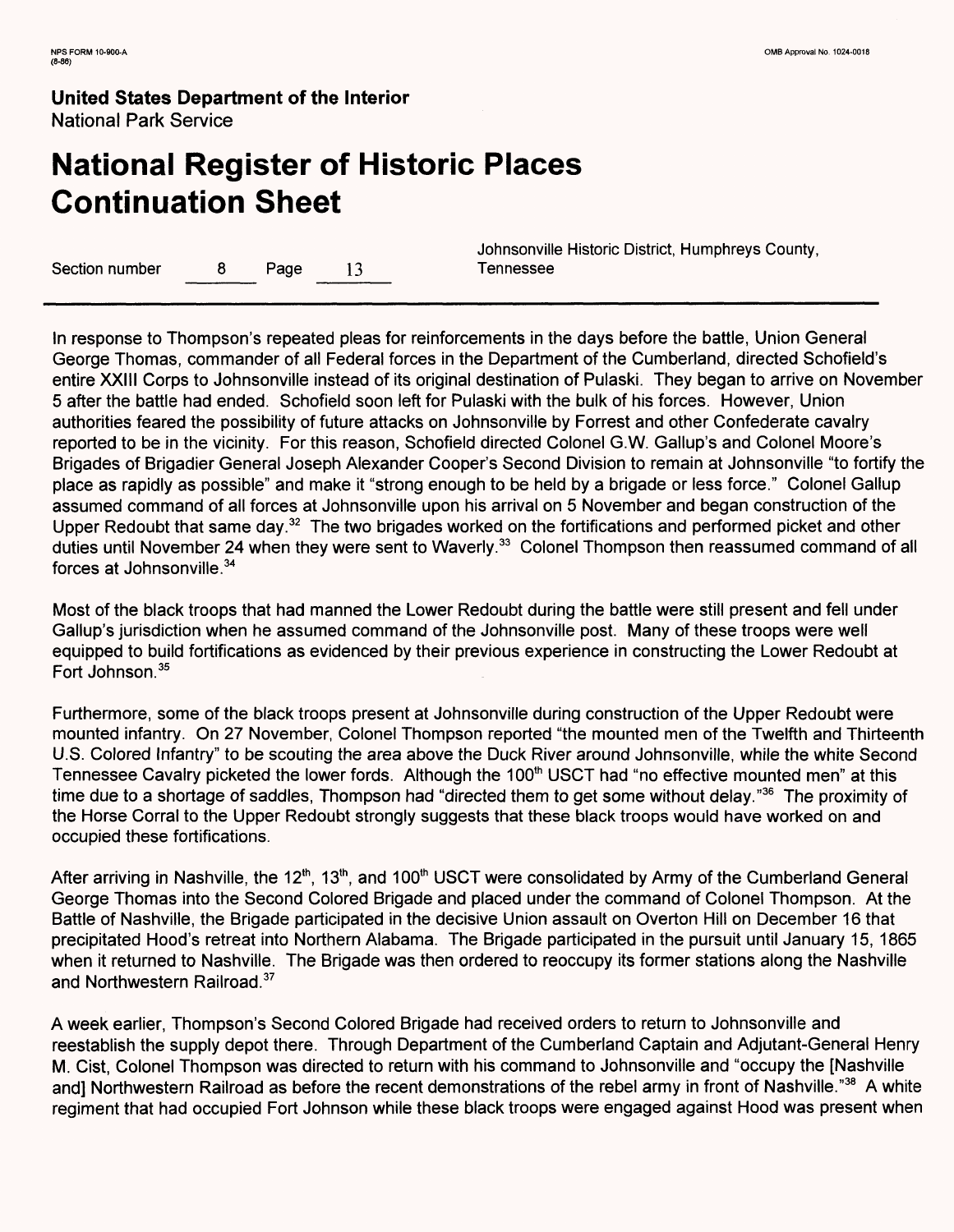# **National Register of Historic Places Continuation Sheet**

Section number 8 Page 14 Tennessee

Johnsonville Historic District, Humphreys County,

Thompson's brigade returned. Other white units were slated to be posted here with the black soldiers. Thompson was also ordered to mount between two hundred and five hundred of his men to clear the region of guerrillas.<sup>39</sup> Portions of the 13<sup>th</sup> USCT remained at Johnsonville to guard the railroad line and bridges until the end of the war.<sup>40</sup> On July 7, 1865, the 13<sup>th</sup> USCT was transferred to St. Louis, Missouri. The 12<sup>th</sup> USCT continued to guard points along the Nashville and Northwestern line until it was mustered out of service on December 11,1865.<sup>41</sup>

By July 1865, the Union army had ceased operations at Johnsonville. After the war, the railroad line, port, and supply depot facilities continued to be a major river-rail transfer and distribution point. New manufacturing establishments sprang up around the town and waterfront, and Johnsonville became the site of a Freedmen's Bureau agency. Many black Union veterans settled here to work and raise their families. The 1890 Civil War Veterans Census for Tennessee lists thirty veterans of the 12<sup>th</sup> and 13<sup>th</sup> USCT as residing in Johnsonville and at least a dozen of these veterans were stationed here during the Civil War. Examples are: Private Dempsey Green, Company A, 13<sup>th</sup> USCI, and Private Jacob Anderson, Company E, 13<sup>th</sup> USCT.<sup>42</sup>

The local military importance of Fort Johnson is clearly evident through its association with the Civil War Battle of Johnsonville and role as a defensive post along the Nashville and Northwestern Railroad. From spring 1864 on, the Union war effort in Tennessee depended upon the vital Johnsonville supply depot complex at the western terminus of this rail line. The Nashville and Northwestern served as a primary supply, transportation, and communication lifeline for Union armies based in Nashville and throughout the Western Theater. Fort Johnson, consisting of two earthen redoubts, known today as the Lower Redoubt and Upper Redoubt, with corresponding sets of rifle pits is perhaps most significant for its association with various USCT regiments that helped construct and garrison it before, during, and after the battle. After extending the Nashville and Northwestern line to Johnsonville, the 12<sup>th</sup> and 13<sup>th</sup> USCT spent much of their wartime service here. This included building and occupying Fort Johnson. Thus, Fort Johnson is militarily significant for its local role as the protector of the Nashville and Northwestern Railroad line and supply depot at Johnsonville, and its construction and occupation by African-American troops during the Civil War.

### ENDNOTES

<sup>1</sup>See Edward F. Williams, III, "The Johnsonville Raid and Nathan Bedford Forrest State Park," Tennessee Historical Quarterly 28, no. 3 (Fall 1969): 226, 238, and 241-243; and Colonel Donald H. Steenburn, Silent Echoes of Johnsonville: Rebel Cavalry and Yankee Gunboats (Rogersville, Alabama: Elk River Press, 1994), 10-14; and Wayne C. Moore, "Farm Communities and Economic Growth in the Lower Tennessee Valley: Humphreys County, Tennessee, 1785-1980," Ph.D. Dissertation, University of Rochester, 1980, 150-152.

<sup>2</sup>See Steenburn, Silent Echoes of Johnsonville, 83-84 and 103; "Johnsonville State Historic Area: Tennessee State Parks Trails Map," brochure (Nashville, Tennessee: Tennessee Department of Environment and Conservation, Tennessee State Parks), January 1997; and Paul Ashdown, "Johnsonville, Battle of," entry in The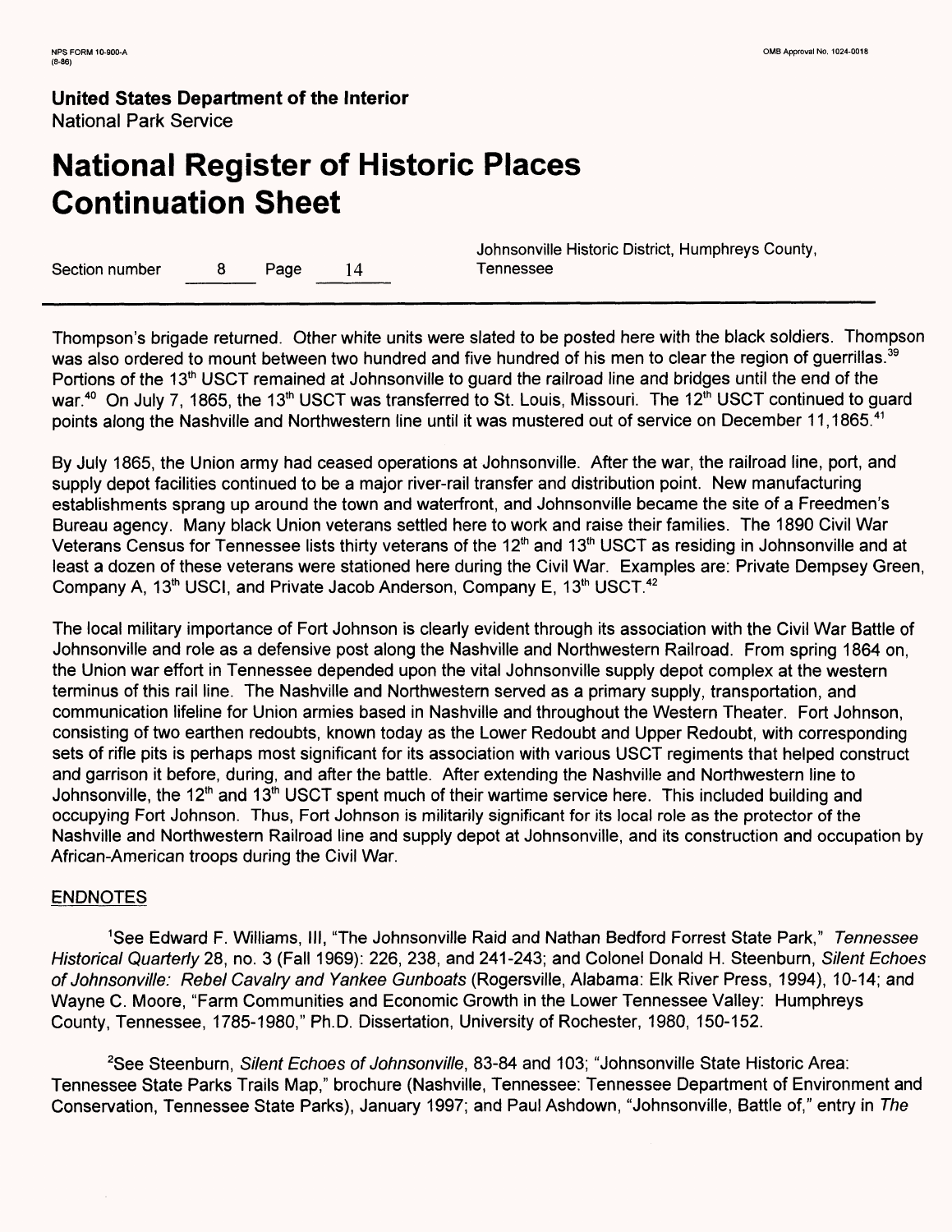# **National Register of Historic Places Continuation Sheet**

Section number 8 Page 15 Tennessee

Johnsonville Historic District, Humphreys County,

Tennessee Encyclopedia of History & Culture, ed. Carroll Van West (Nashville, Tennessee: Tennessee Historical Society, Rutledge Hill Press, 1998), 490.

<sup>3</sup>Report of Col. Reuben D. Mussey, One hundredth U.S. Colored Infantry, Hdqrs. Commissioner Organization U.S. Cold. Troops, Nashville, Tennessee 14 November 1864, in Lieutenant Colonel Robert N. Scott, comp., The War of the Rebellion: A Compilation of the Official Records of the Union and Confederate Armies, 1861-1865, Series I, Volume 39, Part I, Serial no. 77 (Washington, D.C.: Government Printing Office), 868. Hereafter cited as O.R. All 128 volumes reprinted and republished, Harrisburg, Pennsylvania: The National Historical Society, 1971. All O.R. citations are to reprint editions.

4For the reference to the name "Fort Johnson," see O.R., Colonel J.C. Peterson to Col. Charles H. In/in, Nashville, 11 November 1864, Series I, Vol. 52, Part I, Serial no. 109, 656; and for the contemporary names of the two redoubts comprising Fort Johnson, see "Johnsonville State Historic Area" brochure.

<sup>5</sup>For the construction date of the Lower Redoubt at Fort Johnson, see Janet B. Hewett, ed., Supplement to the Official Records of the Union and Confederate Armies, Vol. 77, Part II—Record of Events, Serial no. 89 (Wilmington, North Carolina: Broadfoot Publishing Company, 1998), "Record of Events for Thirteenth United States Colored Infantry, November 1863-June 1865," 486-497; and Bobby L. Lovett, "The Negro in Tennessee, 1861-1866: A Socio-Military History of the Civil War," Ph.D. Dissertation, The University of Arkansas, 1978, 93-94 and 290. See also Moore, "Farm Communities and Economic Growth in the Lower Tennessee Valley," 150-151; and for the positioning of the Lower Redoubt and its associated system of rifle pits above the supply depot warehouses, see Steenburn, Silent Echoes of Johnsonville, 13.

<sup>6</sup>See Williams, "The Johnsonville Raid and Nathan Bedford Forrest State Park," 242; and Steenburn, Silent Echoes of Johnsonville, 86.

7For Schofield's order to construct a second set of fortifications at Johnsonville, see O.R., Major-General J.M. Schofield to Brig. Gen. J.A. Cooper, Johnsonville, Tenn., 7 November 1864, Series I, Vol. 39, Part III, Serial no. 79, 692. For secondary references to this second redoubt and associated set of rifle pits, see Steenburn, Silent Echoes of Johnsonville, 85-86; and Williams, "The Johnsonville Raid and Nathan Bedford Forrest State Park," 245. For the date of construction for the second redoubt, see O.R., "Itineraries of the U.S. Forces under the command of Maj. Gen. George H. Thomas, U.S. Army, Fourth Army Corps" [November-December 1864 and January 1865], Series I, Vol. 45, Part I, Serial no. 93, 72.

<sup>8</sup>See Bobby L. Lovett, The African-American History of Nashville, Tennessee, 1780-1930, Elites and Dilemmas (Fayetteville, Arkansas: The University of Arkansas Press, 1999), 64.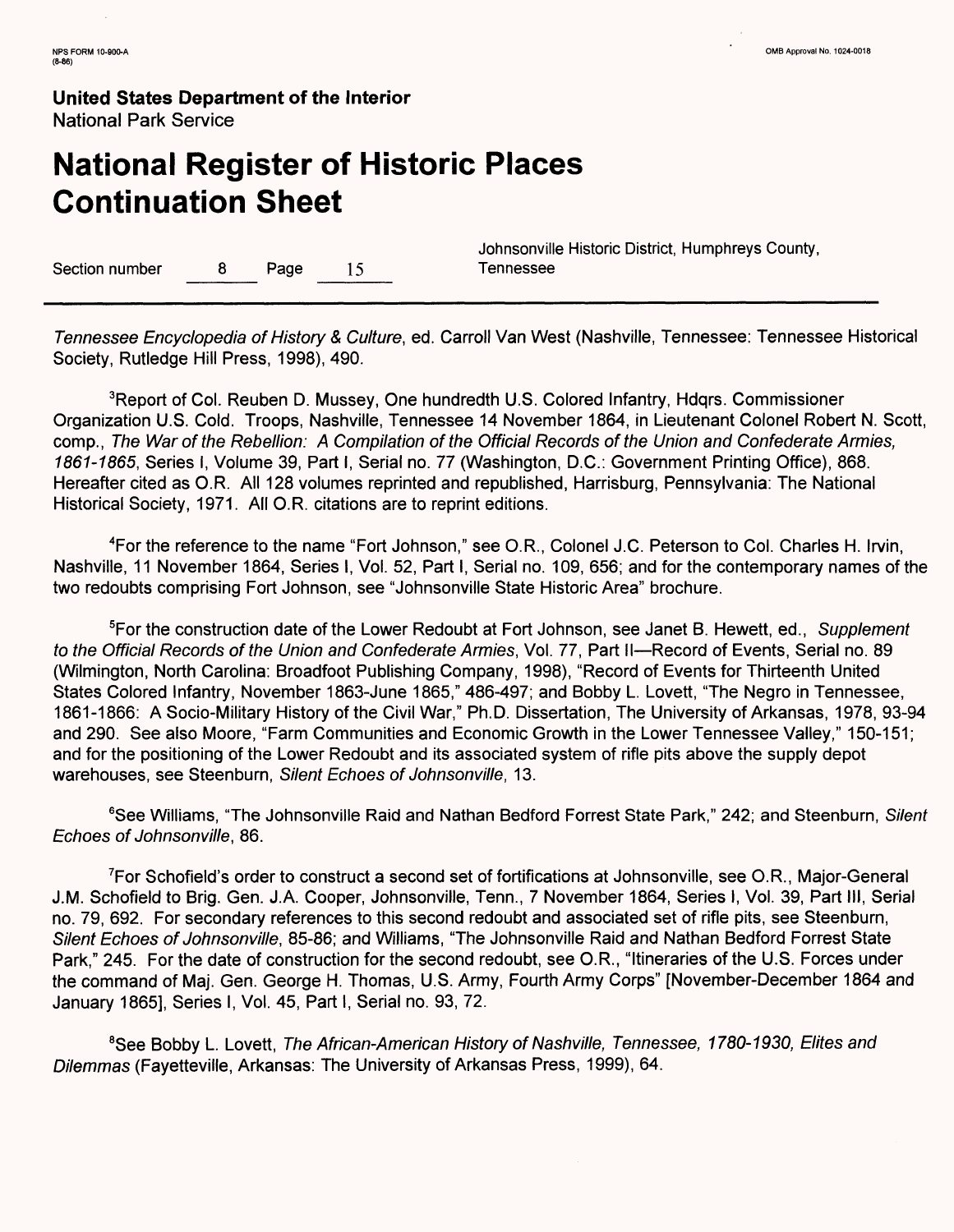# **National Register of Historic Places Continuation Sheet**

Section number 8 Page 16 Tennessee

Johnsonville Historic District, Humphreys County,

<sup>9</sup>See Lovett, "The Negro in Tennessee, 1861-1866," 98; for the order sending Thompson's 2<sup>nd</sup> Colored Brigade to Johnsonville, see O.R., Brigadier-General W.M. D. Whipple to Brig. Gen. R.S. Granger, Nashville, Tennessee, 8 January 1865, Series I, Vol. 45, Part II, Serial no. 94, 551; and for portions of the 13<sup>th</sup> USCI remaining at Johnsonville until the end of the war, see Steenburn, Silent Echoes of Johnsonville, 102-103.

<sup>10</sup> See Tennessee Department of Conservation, Division of Archaeology, A Survey of Civil War Period Military Sites in Middle Tennessee, 1990, 26; and Mark Grindstaff, Shayla Allison, Sean Reines, and Carroll Van West, National Register of Historic Places Nomination, "Fort Hill Historic District," Humphreys County, Tennessee, 20 January 1999, Section No. 8, p. 7.

<sup>11</sup>See Moore, "Farm Communities and Economic Growth in the Lower Tennessee Valley," 148-151; and Jill Knight Garrett, A History of Humphreys County, Tennessee (n.p., by the author, 1963), 36.

<sup>12</sup>See Lovett, "The Negro in Tennessee, 1861-1866," 34-37; Lovett, The African-American History of Nashville, Tennessee, 56-61; and for a discussion of the evolution of Union policy toward the utilization and recruitment of blacks in Tennessee during the Civil War, see Ira Berlin, Joseph P. Reidy, and Leslie S. Rowland, eds., Freedom: A Documentary History of Emancipation, 1861-1867, Series II, The Black Military Experience, 3d ed. (Cambridge, Massachusetts: Cambridge University Press, 1988), 122-126.

<sup>13</sup>Lovett, "The Negro in Tennessee, 1861-1866," 288-291; Lovett, The African-American History of Nashville, 61; and Civil War Centennial Commission, Tennesseans in the Civil War: A Military History of Confederate and Union Units With Available Rosters of Personnel, Part I of II (Nashville: Civil War Centennial Commission; reprint, Knoxville: The University of Tennessee Press, 1984), 397-399 (page citations are to reprint edition).

<sup>14</sup>Moore, "Farm Communities and Economic Growth in the Lower Tennessee Valley," 150-151.

<sup>15</sup>See Lovett, "The Negro in Tennessee, 1861-1866," 34; and Lovett, The African-American History of Nashville, 56.

<sup>16</sup>See Lovett, "The Negro in Tennessee, 1861-1866," 289; Steenburn, Silent Echoes of Johnsonville, 93 for the reference to Colonel Thompson's headquarters being at Johnsonville; and Civil War Centennial Commission, Tennesseans in the Civil War, 397.

<sup>17</sup>See Ibid., 399; and Hewett, ed., Supplement to the Official Records, Vol. 77, Part II—Record of Events, Serial no. 89, "Record of Events for Thirteenth United States Colored Infantry, November 1863-June 1865," 486- 497; and Grindstaff, Allison, Reines, and West, National Register Nomination, "Fort Hill Historic District," Section No. 8, p. 10.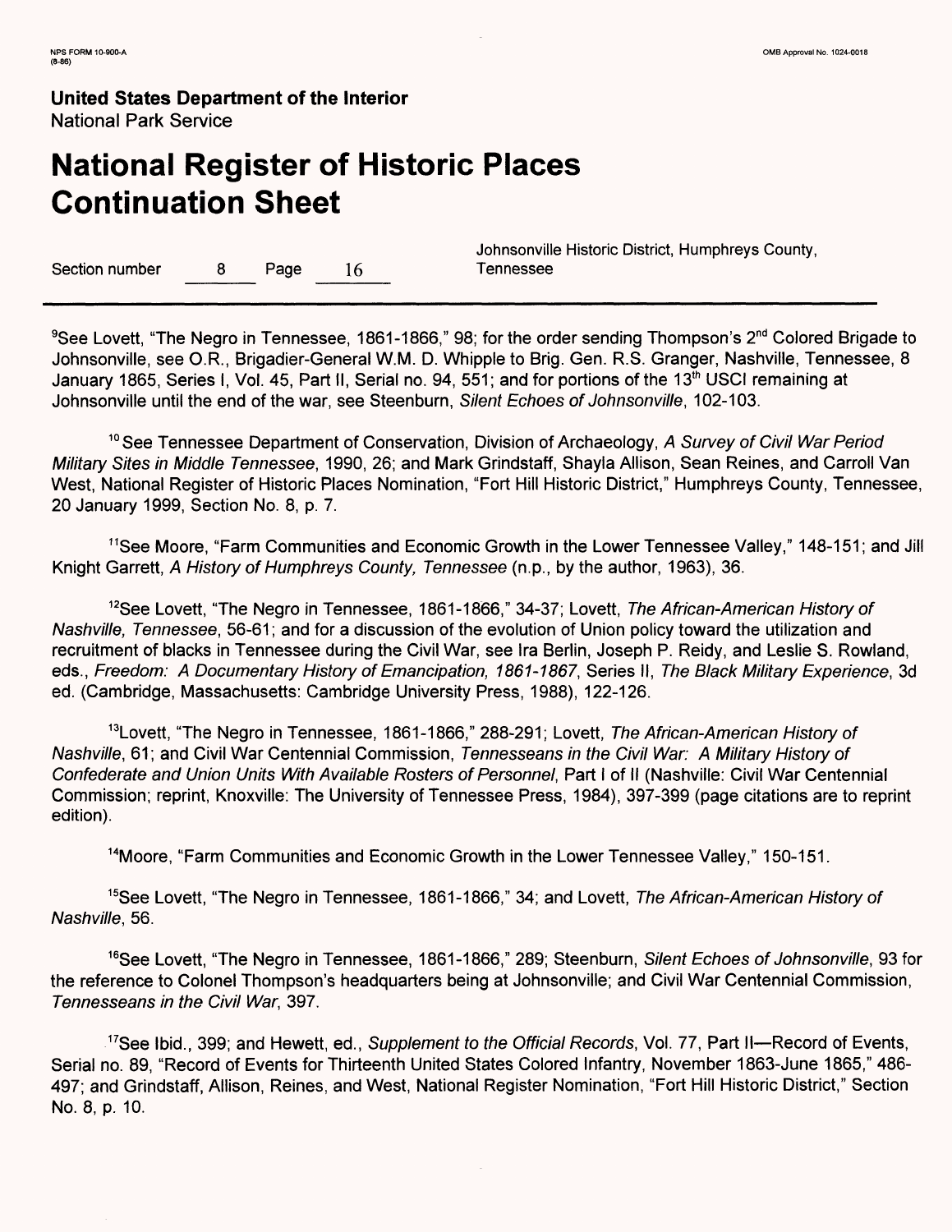# **National Register of Historic Places Continuation Sheet**

Section number 8 Page 17

Johnsonville Historic District, Humphreys County,

<sup>18</sup>See Lovett, "The Negro in Tennessee, 1861-1866," 311-312; and for the reference to these white units guarding the Nashville and Northwestern Railroad, see Garrett, A History of Humphreys County, Tennessee, 36.

<sup>19</sup>See Lovett, *The African-American History of Nashville*, 61-62; and Berlin, Reidy, and Rowland, eds., Freedom, Series II, The Black Military Experience, 483-485 and 519-520.

<sup>20</sup>Tennessee Historical Commission, "Tennessee Civil War Railroad: In Service to a Cause, Experience the Conflict," driving tour brochure for Civil War sites along the Nashville and Northwestern Railroad line, n.p., 1998.

 $21$  For this reference, see Lovett, "The Negro in Tennessee, 1861-1866," 94.

<sup>22</sup>Hewett, ed., Supplement to the Official Records, Vol. 77, Part II—Record of Events, Serial No. 89, "Record of Events for Thirteenth United States Colored Infantry, November 1863-June 1865," 495.

23lbid., 486-487 and 489-497.

<sup>24</sup>lbid., "Record of Events for Twelfth United States Colored Infantry, July 1863-June 1865," 473.

<sup>25</sup>See Williams, "The Johnsonville Raid and Nathan Bedford Forrest State Park," 228 and 240; Steenburn, Silent Echoes of Johnsonville, 18; and O.R., Captain and Assistant Quartermaster Henry Howland to Brig Gen. J.L. Donaldson, Johnsonville, Tennessee \_\_\_\_\_\_, 1864, Series I, Vol. 48, Part I, Serial no. 109, 122.

<sup>26</sup>For the reference to Meigs' Battery going to Johnsonville with the Quartermaster Corps and Peterson's use of citizens, see O.R., Peterson to Irvin, Series I, Vol. 48, Part I, Serial no. 109, 656; and O.R., Howland to Donaldson, Series I, Vol. 48, Part I, Serial no. 109, 122; and for a complete listing of all Union forces present at the Battle of Johnsonville, see Steenburn, Silent Echoes of Johnsonville, 13.

27O.R., Report of Lieut. Col. William Sinclair, Assistant Inspector-General, U.S. Army, Washington, D.C., 7 January 1865, Series I, Vol. 39, Part I, Serial no. 77, 861.

<sup>28</sup>For this quote, see O.R., Report of Capt. Samuel J. McConnell, Seventy-first Ohio Infantry, Acting Assistant Inspector-General, District of Tennessee, Nashville, Tennessee, 14 November 1864, Series I, Vol., 39, Part I, Serial no. 77, 865; and for the reference to the arming of quartermaster employees, see Steenburn, Silent Echoes of Johnsonville, 73.

**29**O.R., Report of Col. Reuben D. Mussey, Series I, Vol. 39, Part I, Serial no. 77, 868.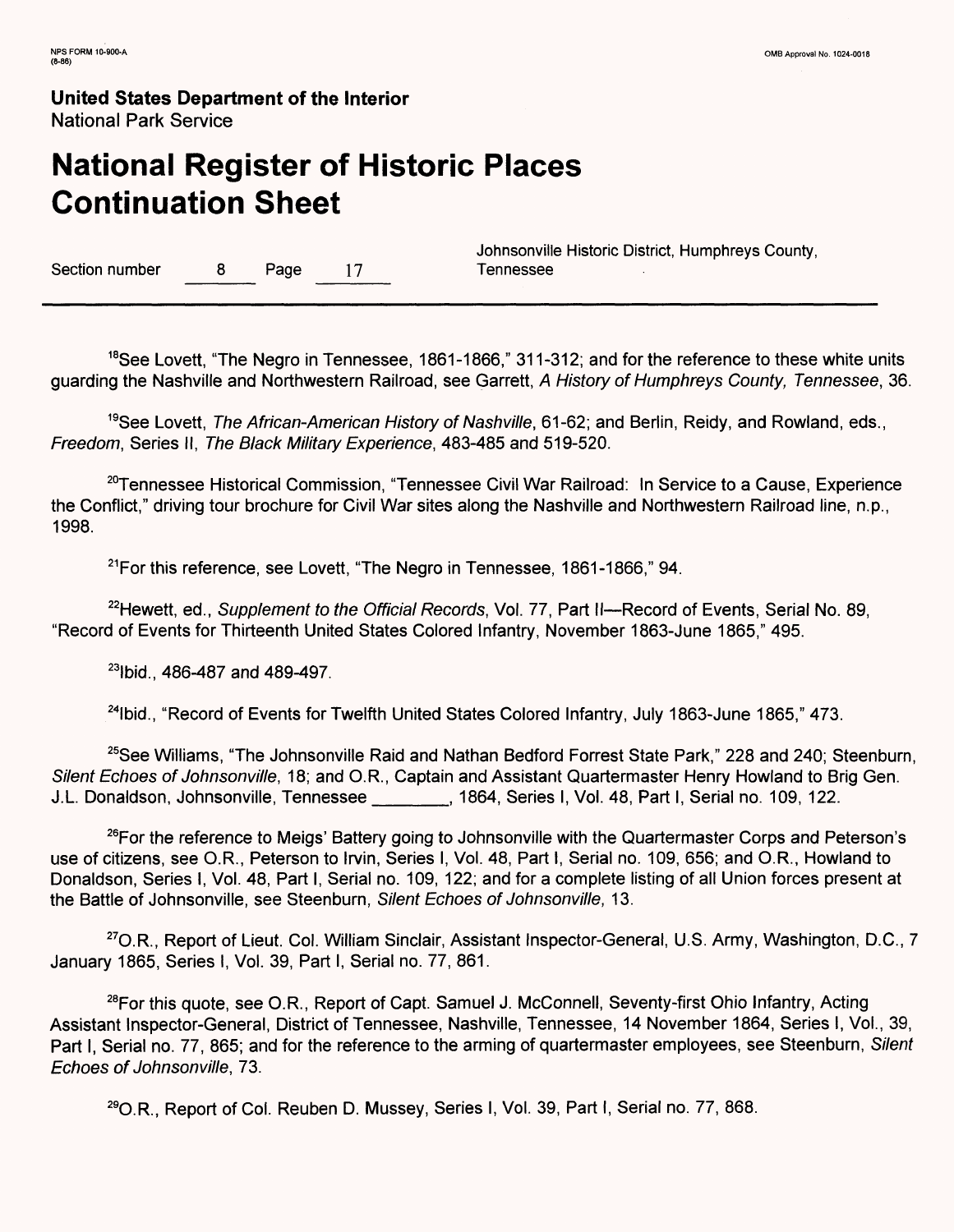# **National Register of Historic Places Continuation Sheet**

Section number a B Page 18 Tennessee

Johnsonville Historic District, Humphreys County,

 $30B$ oth primary and secondary sources mention this parting volley on black troops. See J.P. Young, The Seventh Tennessee Cavalry. (Confederate), A History (Nashville: M.E. Church, South, Barber & Smith Agents, 1890), 115; Steenburn, Silent Echoes of Johnsonville, 81-82; and Williams, The Johnsonville Raid and Nathan Bedford Forrest State Park, 244.

<sup>31</sup>See Lovett, "The Negro in Tennessee, 1861-1866," 95-96; and Lovett, The African-American History of Nashville, 64.

<sup>32</sup>For the summoning of Schofield's forces to Johnsonville, see Steenburn, Silent Echoes of Johnsonville, 85-86; for Schofield's order to construct additional fortifications, see O.R., Schofield to Cooper, Series I, Vol. 39, Part III, Serial no. 79, 692; for Gallup assuming command of all Johnsonville forces upon arrival and beginning the construction of the Upper Redoubt, see O.R., Colonel G.W. Gallup to General Schofield, Johnsonville, Tennessee, 5 November 1864, Series I, Vol. 39, Part III, Serial no. 79, 655.

<sup>33</sup>O.R., "Itineraries of the U.S. Forces under the command of Maj. Gen. George H. Thomas, U.S Army," Fourth Army Corps, First Brigade, Second Division, Series I, Vol. 45, Part I, Serial no. 93, 72.

<sup>34</sup> O.R., Major-General Geo. H. Thomas to Col. C.R. Thompson, Nashville, November 24 [23] 1864, Series I, Volume 45, Part I, Serial no. 93, 1008.

<sup>35</sup>See Lovett, The African-American History of Nashville, 61-62; and Lovett, "The Negro in Tennessee, 1861-1865," 288-289.

36O.R., Colonel C.R. Thompson to Major-General Thomas, Johnsonville, Tennessee, 27 November 1864, Series I, Vol. 45, Part I, Serial no. 93, 1100.

<sup>37</sup>See Lovett, The African-American History of Nashville, 64-67; Civil War Centennial Commission, Tennesseans in the Civil War, 397-399; and Lovett, "The Negro in Tennessee, 1861-1866," 98 and 311.

38For the return of Thompson's 2<sup>nd</sup> Colored Brigade to Johnsonville, see O.R., Whipple to Granger, Series I, Vol. 45, Part II, Serial no. 94, 551; for the reference to reestablishing the supply depot at Johnsonville, see O.R., Chief Quartermaster J.L. Donaldson to Maj. Gen. and Quartermaster-General M.C. Meigs, Nashville, Tennessee, 10 January 1865, Series I, Vol. 45, Part II, Serial no. 94, 561; and for the quote, see O.R., Captain and Assistant Adjutant-General Henry M. Cist to Col. C.R. Thompson, Eastport, Mississippi, 22 January 1865, 626.

**<sup>39</sup>** Ibid., 626.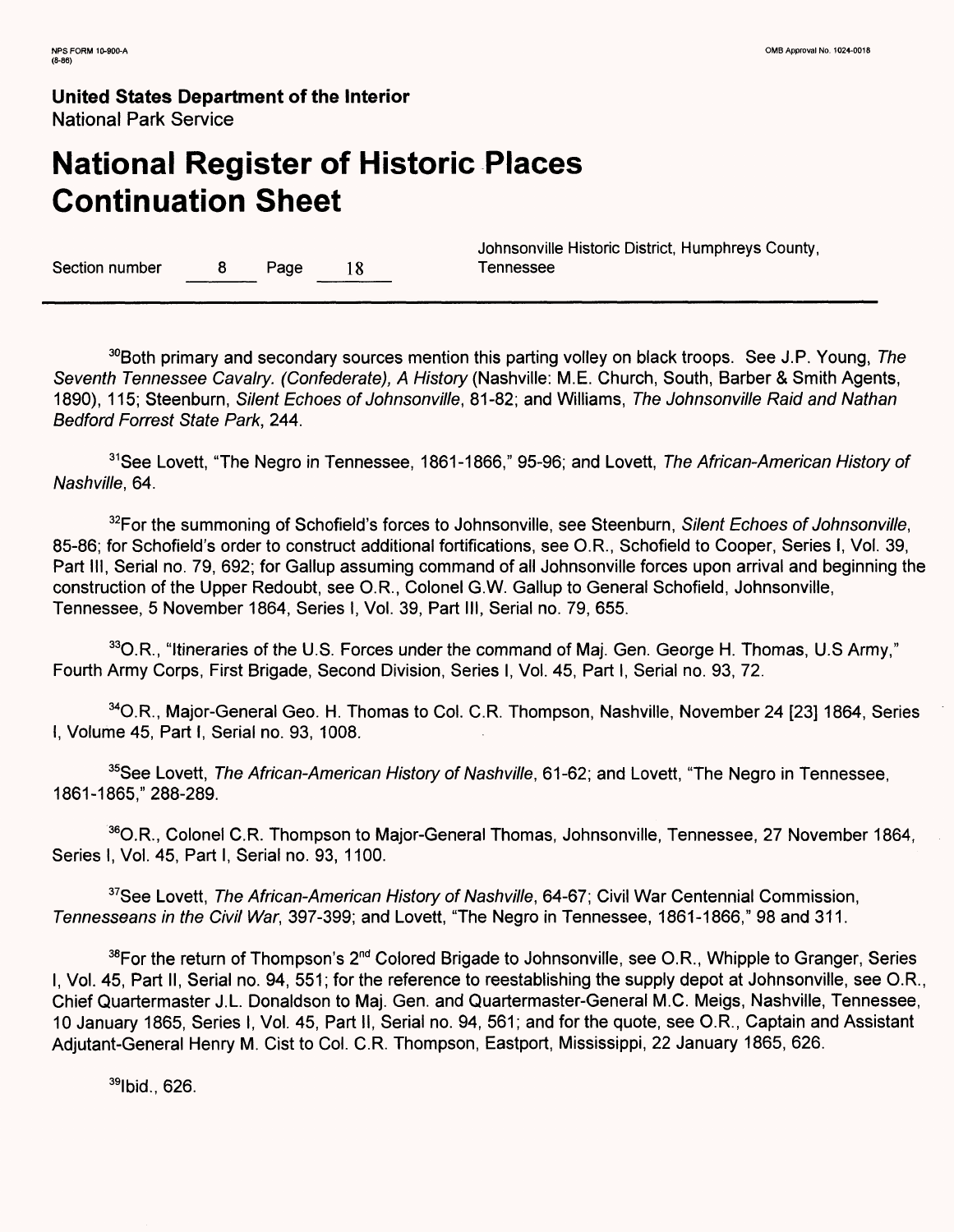# **National Register of Historic Places Continuation Sheet**

Section number 8 Page 19 Tennessee

Johnsonville Historic District, Humphreys County,

 $40$ For the reference to portions of the 13<sup>th</sup> USCI remaining at Johnsonville until the end of the war, see Steenburn, Silent Echoes of Johnsonville, 103.

<sup>41</sup> Civil War Centennial Commission, Tennesseans in the Civil War, 398 and 399.

42See Moore, "Farm Communities and Economic Growth in the Lower Tennessee Valley," 156, 162-163, and 218-219. For a list of some of the black Union veterans from the 12<sup>th</sup> and 13<sup>th</sup> USCI listed as living in Johnsonville in 1890, see Byron and Barbara Sistler, trans. and comp., 1890 Civil War Veterans Census— Tennessee (Evanston, Illinois: Byron Sistler & Associates, 1978), 4, 6, 89, 119, 122, 197, 215, 239, 306, 312, 335, 354. This list was derived from 1890 Special Census Schedules, Civil War Union Veterans & Their Widows: West Tennessee, Microfilm Roll 98, "Benton Co. through Weakley Co.," Tennessee State Library & Archives, Nashville, Tennessee. Reproduced from original microcopy of this census available at the National Archives in Washington, D.C. entitled Eleventh Census of the United States, 1890: Schedules Enumerating Union Veterans and Widows of Union Veterans of the Civil War, Tennesssee, Bundles 168 and 169. The names of these veterans were confirmed by looking at the muster rolls of the  $12<sup>th</sup>$  and  $13<sup>th</sup>$  USCI, as accessed via a visit to the "Civil War Soldiers System" link of the National Park Service web site http://www.crnps.gov/ on 13 April 2000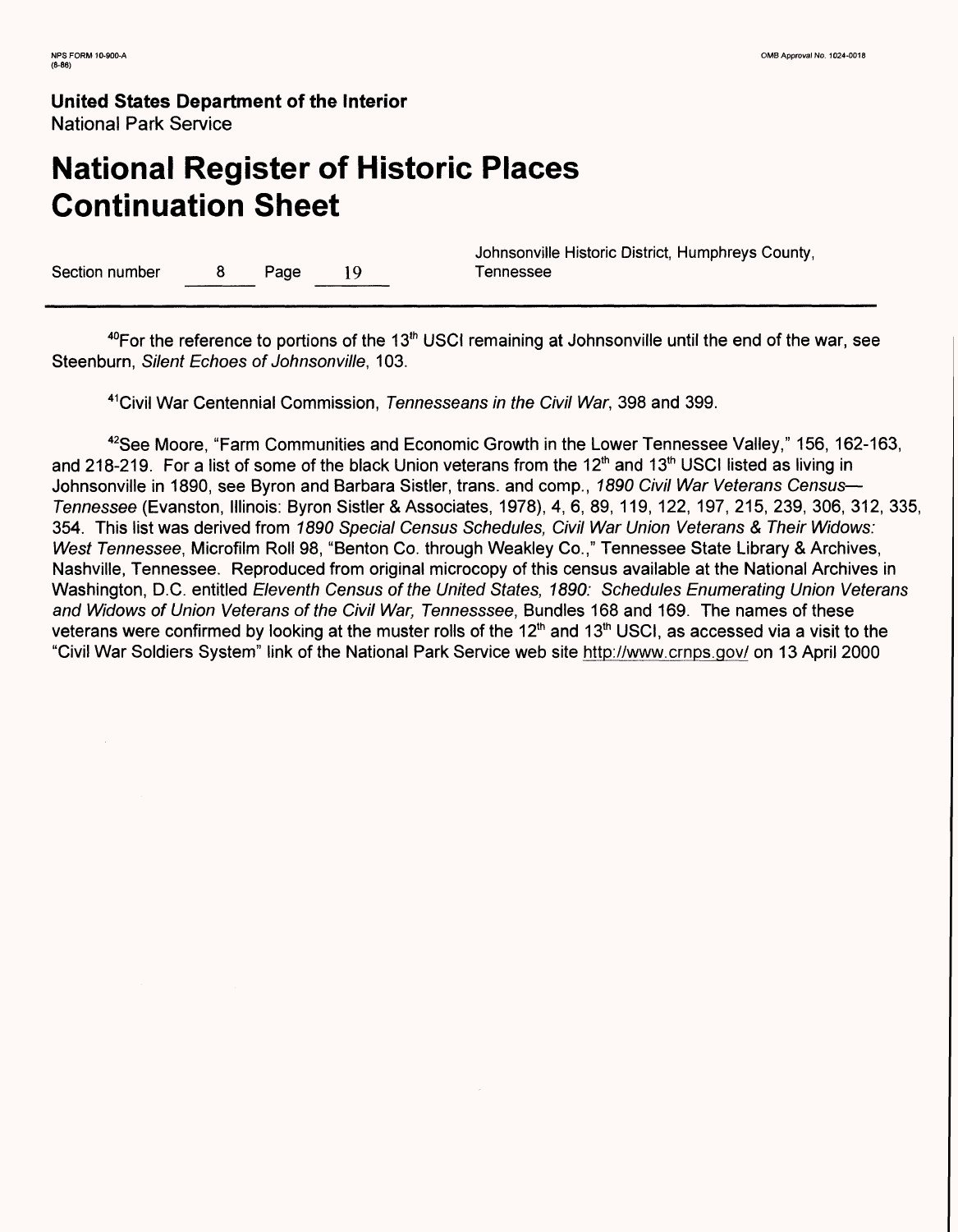# **National Register of Historic Places Continuation Sheet**

Section number 9 Page 20 Tennessee

Johnsonville Historic District, Humphreys County,

#### **BIBLIOGRAPHY**

- Ashdown, Paul. "Johnsonville, Battle of." Entry in The Tennessee Encyclopedia of History & Culture, ed. Carroll Van West, 489-490. Nashville: Tennessee Historical Society, Rutledge Hill Press, 1998.
- Berlin, Ira, Thavolia Glymph, Steven F. Miller, Joseph P. Reidy, Leslie S. Rowland, and Julie Saville, eds. Freedom: A Documentary History of Emancipation, 1861-1867. Series I, Volume III. The Wartime Genesis of Free Labor: The Lower South. Cambridge, Massachusetts: Cambridge University Press, 1990.
- Berlin, Ira, Joseph P. Reidy, and Leslie S. Rowland, eds. Freedom: A Documentary History of Emancipation, 1861-1867. Series II, The Black Military Experience, 3rd ed., Cambridge, Massachusetts: Cambridge University Press, 1988.
- Civil War Centennial Commission. Tennesseans in the Civil War: A Military History of Confederate and Union Units With Available Rosters of Personnel. Part I of II. Nashville: Civil War Centennial Commission, 1964. Reprint, Knoxville: The University of Tennessee Press, 1984.

Garrett, Jill Knight. A History of Humphreys County, Tennessee, n.p., by the author, 1963.

Hewett, Jane B., ed. Supplement to the Official Records of the Union and Confederate Armies. Volume 77, Part II — Record of Events, Serial no. 89. Wilmington, North Carolina: Broadfoot Publishing Company, 1998.

Supplement to the Official Records of the Union and Confederate Armies. Volume 79, Part II—Record of Events, Serial no. 91. Wilmington, North Carolina: Broadfoot Publishing Company, 1998.

- Higgs, David W. Nathan Bedford Forrest and the Battle of Johnsonville. Nashville: Tennessee Historical Commission, 1976.
- "Johnsonville State Historic Area: Tennessee State Parks Trails Map." Brochure. Nashville: Tennessee Department of Environment and Conservation, Tennessee State Parks, January 1997.
- Lovett, Bobby L. "The Negro in Tennessee, 1861-1866: A Socio-Military History of the Civil War." Ph.D. Dissertation, The University of Arkansas, 1978.

The African-American History of Nashville, Tennessee, 1780-1930, Elites and Dilemmas. Fayetteville, Arkansas: The University of Arkansas Press, 1999.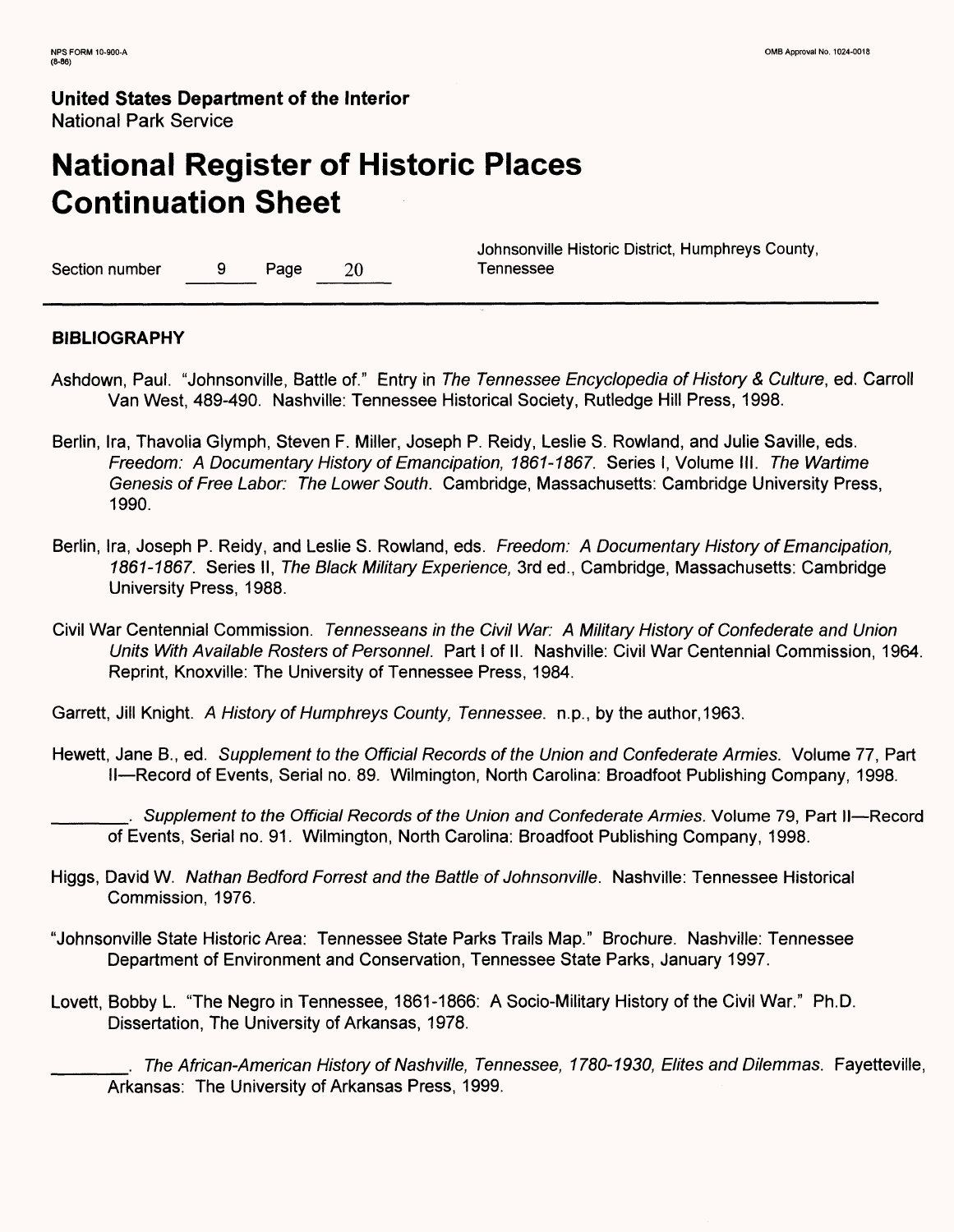# **National Register of Historic Places Continuation Sheet**

Section number 9 Page 21 Tennessee

Johnsonville Historic District, Humphreys County,

Lowry, Audrey B. A Study of the Battle of Johnsonville State Historic Area. Nashville: Lose and Associates, 1990. Moore, Wayne C. "Farm Communities and Economic Growth in the Lower Tennessee Valley: Humphreys County, Tennessee, 1785-1980." Ph.D. Dissertation, University of Rochester, 1980.

Rogers, Pete. Head Ranger/Interpreter. Interview at Johnsonville State Historic Area, March and April 2000.

- Scott, Lieutenant Colonel Robert N., comp. The War of the Rebellion: A Compilation of the Official Records of the Union and Confederate Armies, 1861-1865. Series I, Volumes 39, 45, 48, and 49. Washington, D.C.: Government Printing Office, 1892-1898.
- Sistler, Byron, and Barbara Sistler, trans. and comp. 7890 Civil War Veterans Census—Tennessee. Evanston, Illinois: Byron Sistler & Associates, 1978.
- Steenburn, Colonel Donald H. Silent Echoes of Johnsonville: Rebel Cavalry and Yankee Gunboats. Rogersville, Alabama: Elk River Press, 1994.
- Tennessee Historical Commission. "Tennessee Civil War Railroad: In Service to a Cause, Experience the Conflict." Driving tour brochure for Civil War sites along the Nashville and Northwestern Railroad line, n.p., 1998.
- Tennessee Department of Conservation, Division of Archaeology. A Survey of Civil War Period Military Sites in Middle Tennessee, 1990.
- Tennessee Valley Authority Records: Johnsonville cemeteries. Copies at Museum, Johnsonville State Historic Area, Denver, TN.
- Thomason, Philip, and Doug Cubbison. National Register of Historic Places Multiple Property Submission. "Historic and Historic Archaeological Resources of the American Civil War in Tennessee." 24 May 1997.
- Young, J.P. The Seventh Tennessee Cavalry. (Confederate), A History. Nashville: M.E. Church, South, Barber & Smith Agents, 1890.
- 1890 Special Census Schedules, Civil War Union Veterans & Their Widows: West Tennessee. Microfilm Roll 98, "Benton Co. through Weakley Co." Tennessee State Library & Archives, Nashville, Tennessee. Reproduced from original microcopy available at the National Archives in Washington, D.C. entitled Eleventh Census of the United States, 1890: Schedules Enumerating Union Veterans and Widows of Union Veterans of the Civil War, Tennessee, Bundles 168 and 169.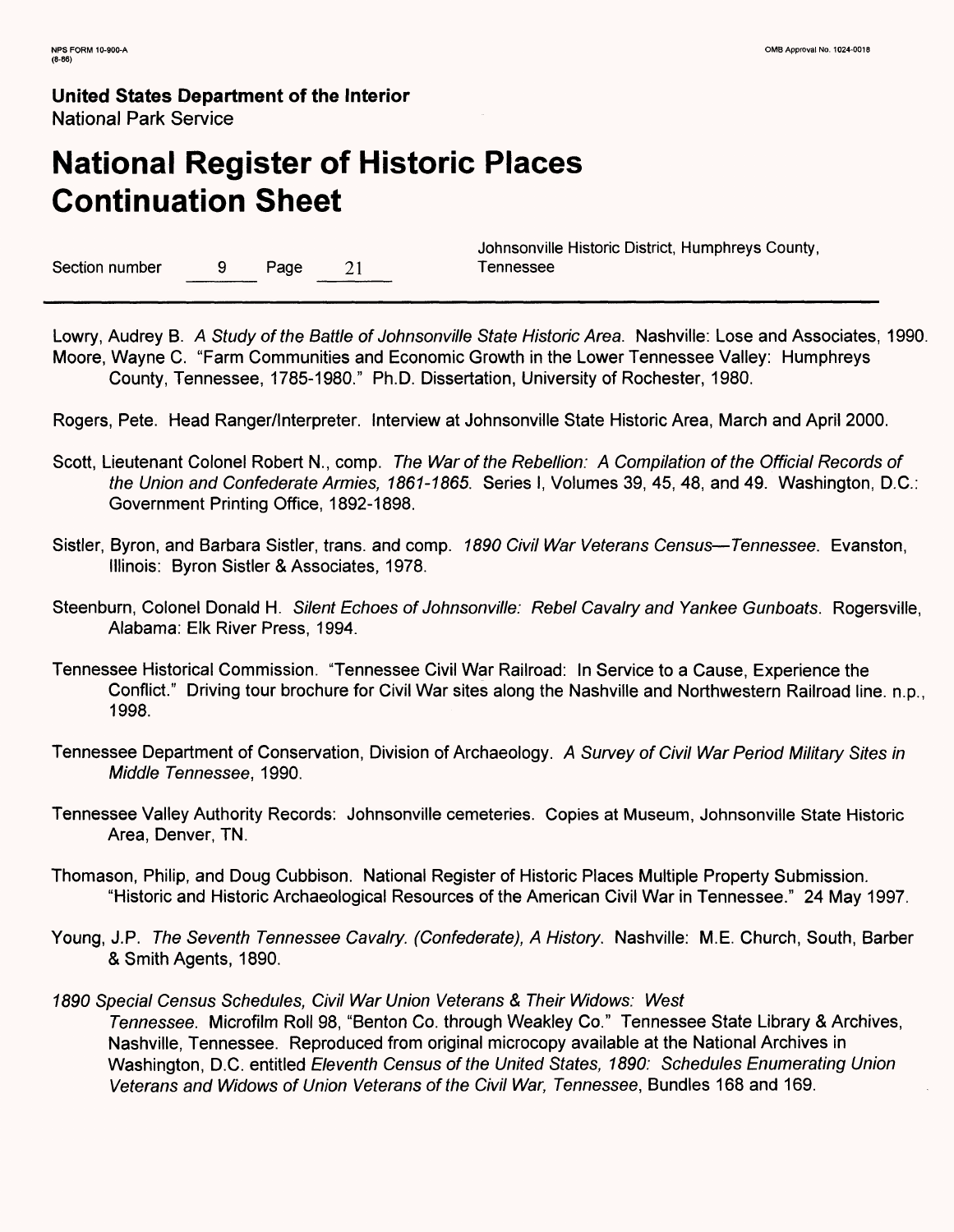# **National Register of Historic Places Continuation Sheet**

Section number 9 Page 22 Tennessee

Johnsonville Historic District, Humphreys County,

Williams, Edward F., III. "The Johnsonville Raid and Nathan Bedford Forrest State Park." Tennessee Historical Quarterly, 28(Fall 1969): 225-251.

- Williams, Edward F., III and H. K. Humphreys, eds. Gunboats and Cavalry, the Story of Forrest's 1864 Johnsonville Campaign. Memphis: N. B. Forrest Trail Commission, 1965.
- Wills, Brian S. The Confederate's Greatest Calvaryman: Nathan Bedford Forrest. Lawrence: University Press of Kansas, 1992.
- Wright, David Russell. "Civil War Field Fortifications: An Analysis of Theory and Practical Application." M.A. Thesis, Middle Tennessee State University, 1982.

Wyeth, John A. That Devil Forrest. Baton Rouge: Louisiana State University Press, 1975 [1899].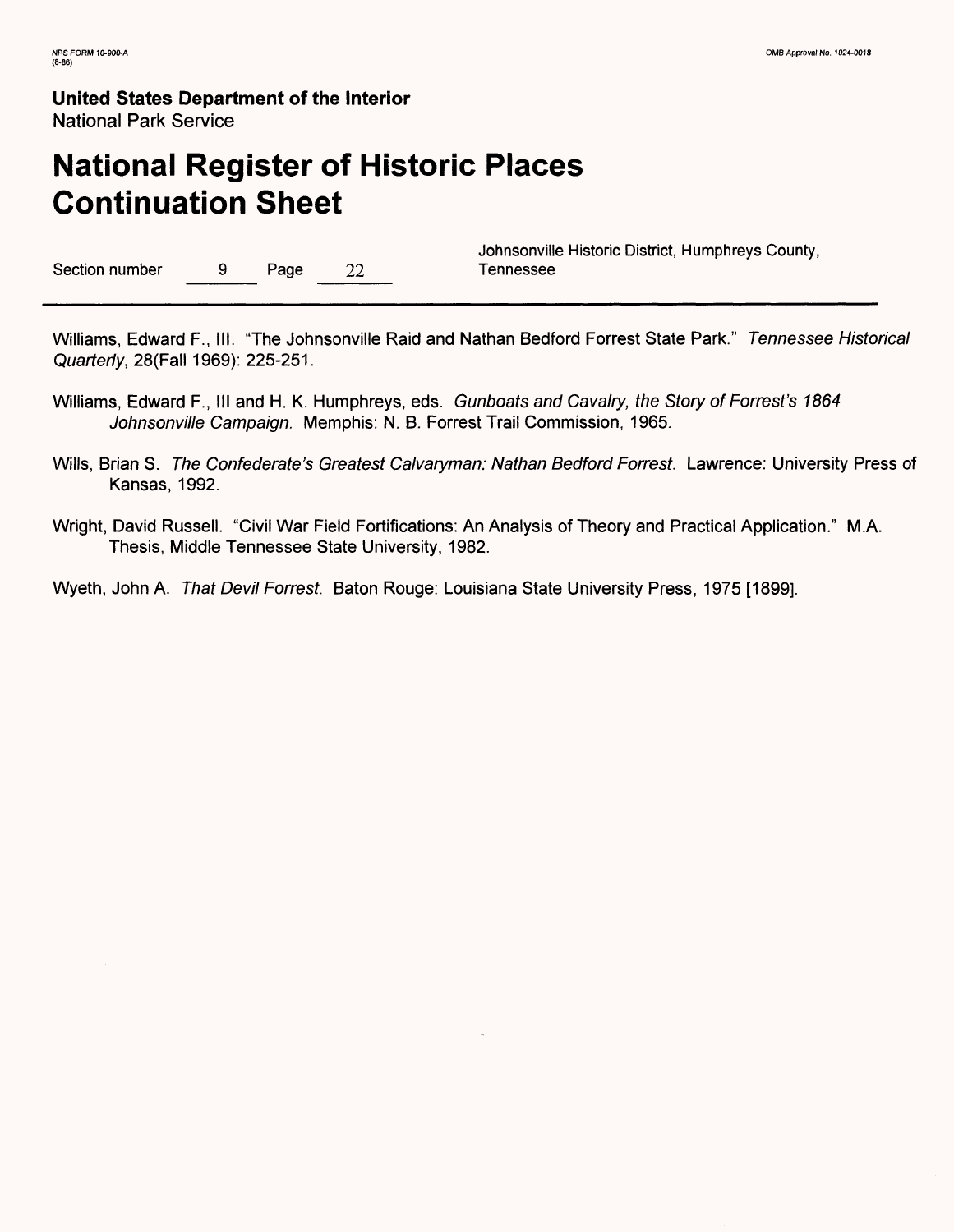# **National Register of Historic Places Continuation Sheet**

Section number 10 Page 23 Tennessee

Johnsonville Historic District, Humphreys County,

#### **GEOGRAPHICAL DATA**

Verbal Boundary Description

The nominated boundaries of the Johnsonville Historic District consist of the Lower Redoubt, the Upper Redoubt, the Upper Rifle Pits, the Horse Corral and the foot trail that connect them. All of the nominated property is within the boundaries of the Johnsonville State Historic Area.

Boundary Justification

The nominated boundaries contain a concentration of extant significant Civil War-era cultural resources associated with Johnsonville during the Civil War

The tax map for this property has a scale of 1"=400'. This is the only scale map available for this rural part of Tennessee.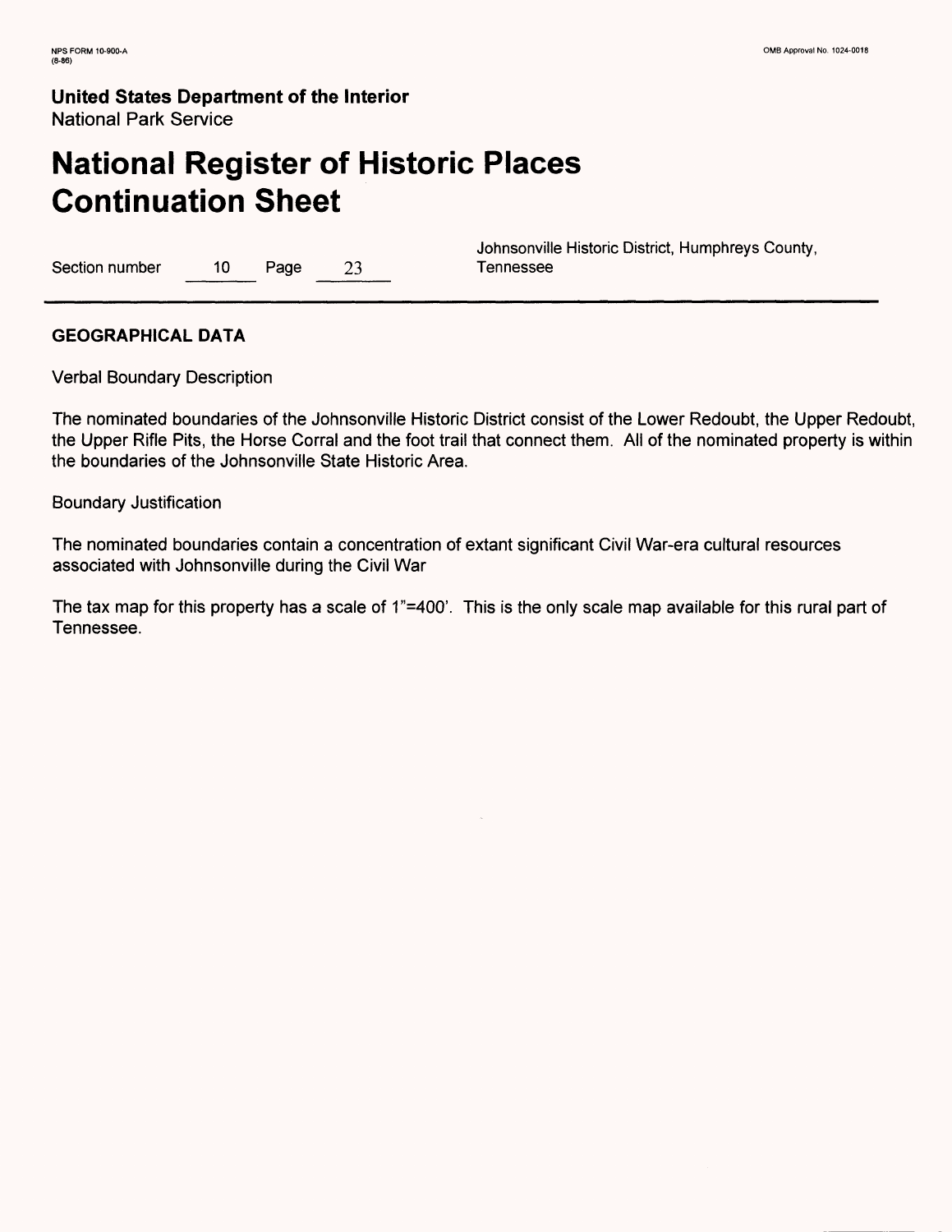# **National Register of Historic Places Continuation Sheet**

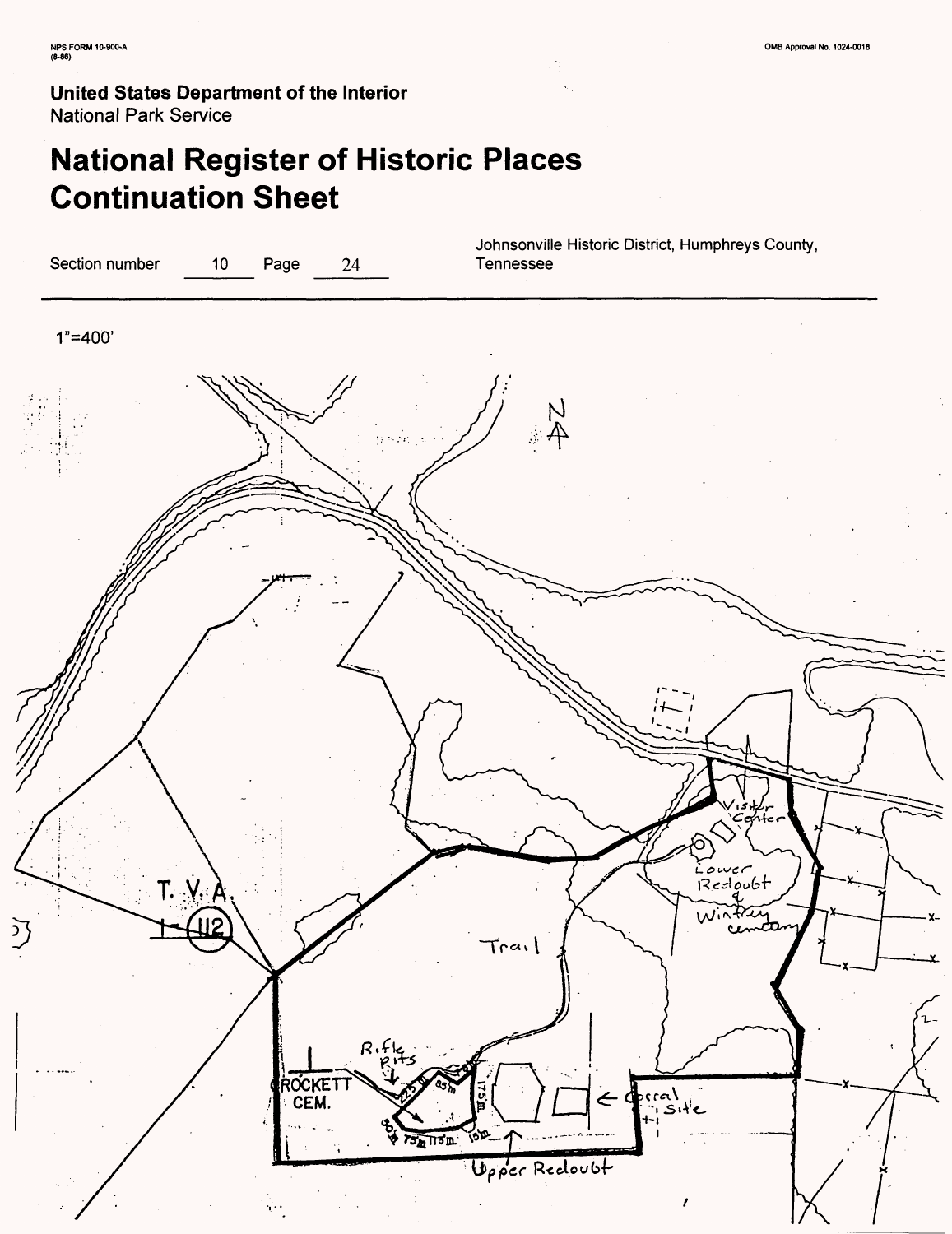# **National Register of Historic Places Continuation Sheet**

Section number photos Page 25 Tennessee

Johnsonville Historic District, Humphreys County,

#### **PHOTOGRAPHS**

Johnsonville Historic District Humphreys County, TN Photos by: Carroll Van West MTSU Center for Historic Preservation Negatives: Tennessee Historical Commission Date: **January and April, 2000** East wall, Lower Redoubt, Fort Johnson, facing south 1 of 25 East wall, Lower Redoubt, Fort Johnson and Visitor Center, facing north 2 of 25 Visitor Center, facing southwest 3 of 25 Interior, Lower Redoubt, Fort Johnson, facing southeast 4 of 25 Interior, Lower Redoubt, Fort Johnson, facing southwest 5 of 25 West wall, Lower Redoubt, Fort Johnson, facing south 6 of 25 Winfrey Cemetery, Lower Redoubt, Fort Johnson, facing north 7 of 25 John Green marker, Winfrey Cemetery, Lower Redoubt, Fort Johnson, facing south 8 of 25 "Angel" grave marker, Winfrey Cemetery, Lower Redoubt, Fort Johnson, facing south 9 of 25 Winfrey Cemetery, Lower Redoubt, Fort Johnson, facing north 10 of 25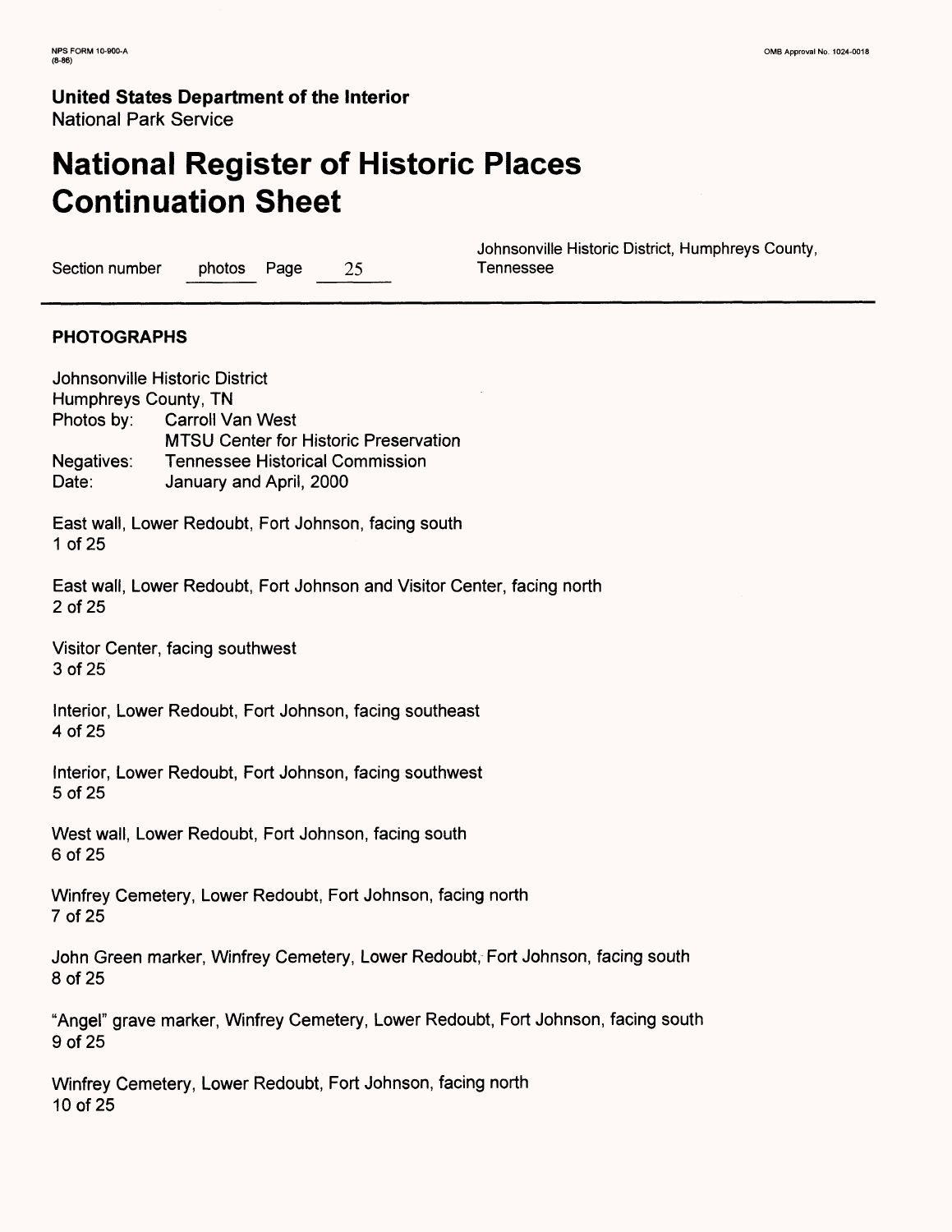# **National Register of Historic Places Continuation Sheet**

Section number photos Page 26 Tennessee

Johnsonville Historic District, Humphreys County,

South wall, Lower Redoubt, Fort Johnson, facing northeast 11 of 25

West wall, interior, Upper Redoubt, Fort Johnson, facing west 12 of 25

West wall and rifle pits, Upper Redoubt, Fort Johnson, facing south 13 of 25

West and south walls, rifle pits, Upper Redoubt, Fort Johnson, facing south 14 of 25

East wall, interior, Upper Redoubt, Fort Johnson, facing east 15 of 25

Interior, Upper Redoubt, Fort Johnson, facing south 16 of 25

Interior, Upper Redoubt, Fort Johnson, facing southwest 17 of 25

Interior, Upper Redoubt, Fort Johnson, facing north 18 of 25

Crockett Cemetery, entrance, facing northwest 19 of 25

Crockett Cemetery, facing northwest 20 of 25

Lee family group, Crockett Cemetery, facing west 21 of 25

Crockett Cemetery and Upper Redoubt, Fort Johnson, facing northeast 22 of 25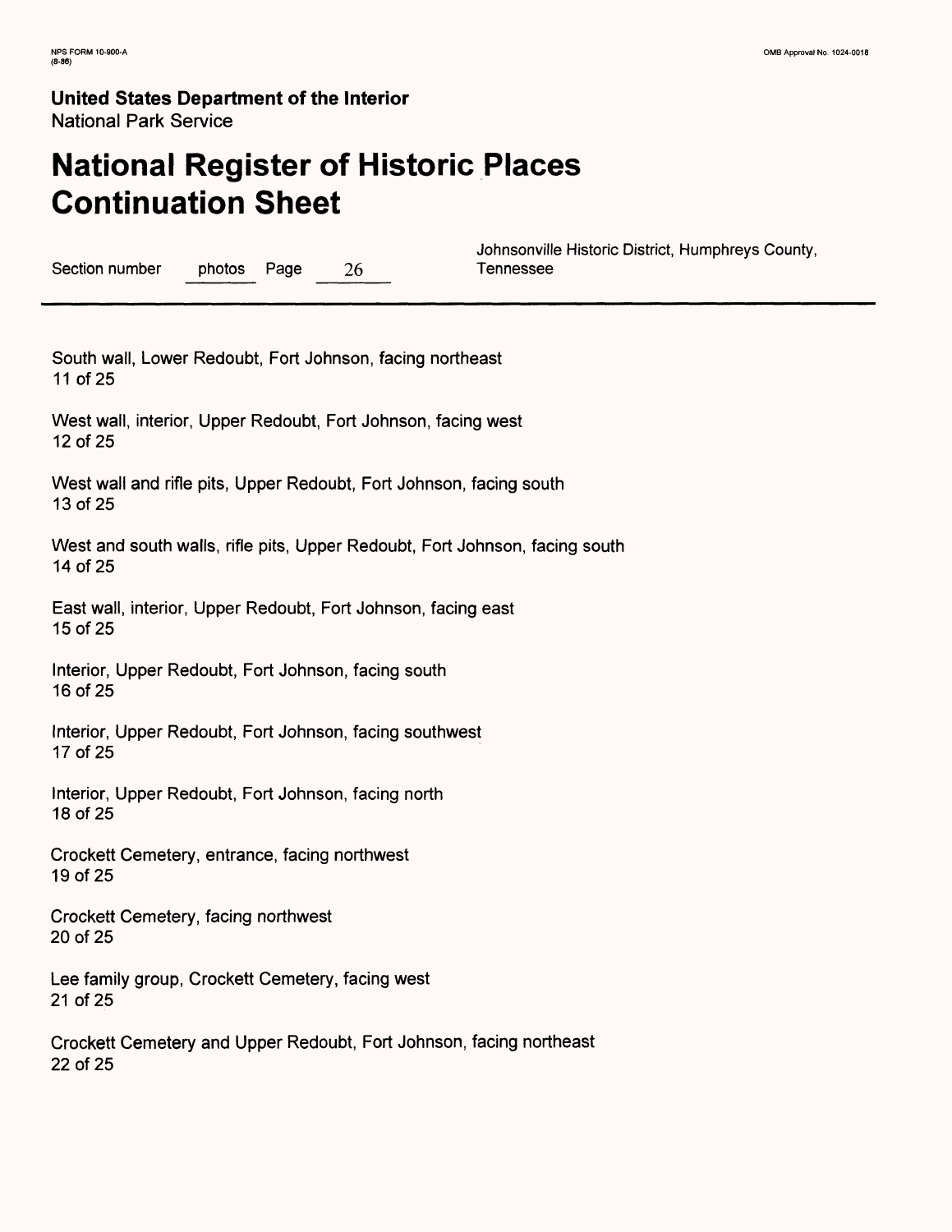## **United States Department of the Interior**

National Park Service

# **National Register of Historic Places Continuation Sheet**

Section number photos Page 27

Johnsonville Historic District, Humphreys County,

Rifle pits, facing northeast 23 of 25

Rifle pits, facing northwest 24 of 25

Rifle pits, facing southwest 25 of 25